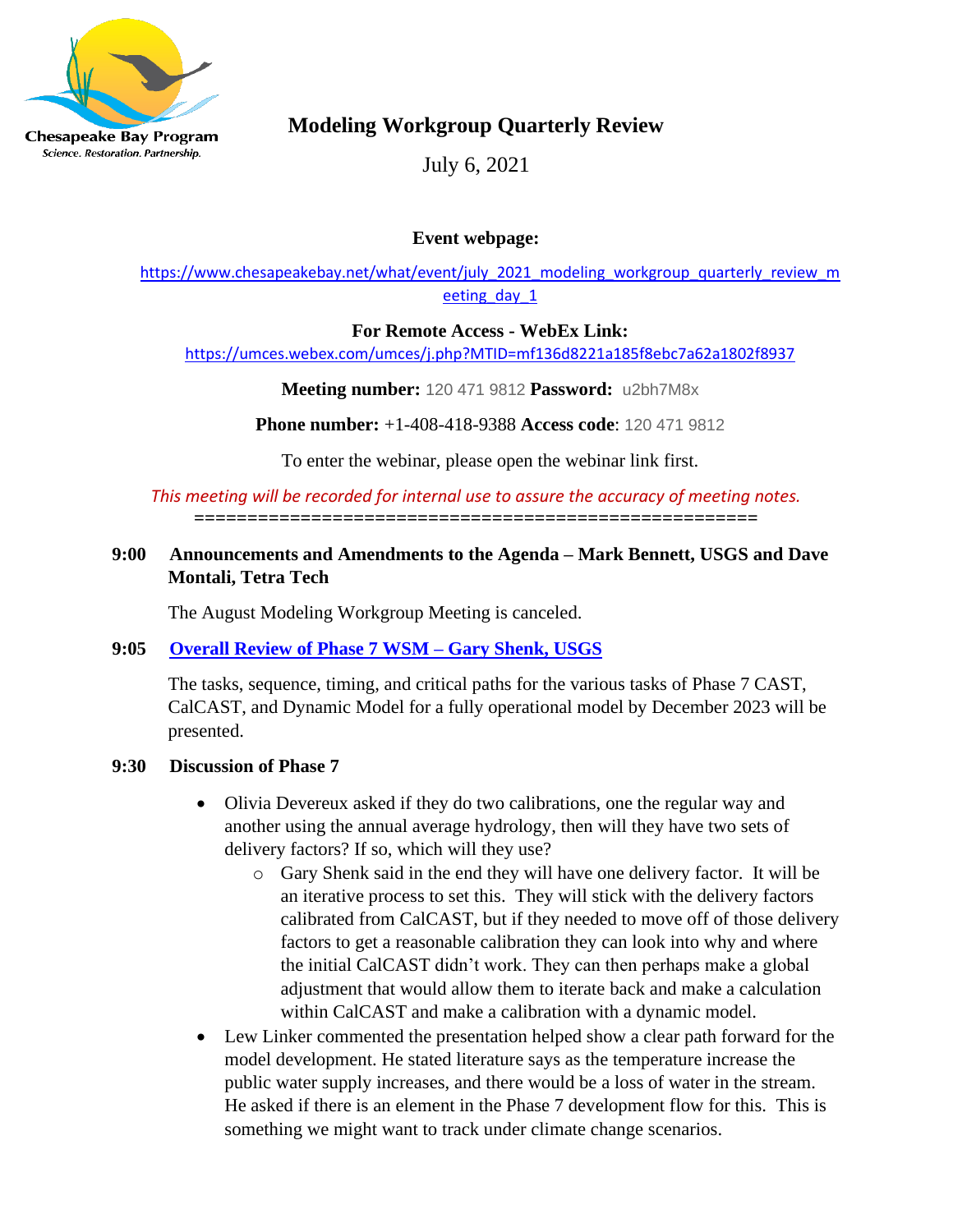- o Gary Shenk said they don't. It is good to consider, and they might consider it when they're putting together the climate change application.
- James Martin asked how does this schedule align with the Chesapeake Conservancy delivery of updated Land Use as well as "hyper-resolution" hydro.
	- o Gary Shenk said he doesn't know about the schedule, and he thinks they can use whatever land use they have as they go in. As for his view on the hyper-resolution, it is really important. They just now seeing this type of information for the first time so they will not be able to develop a perfect model. The Modeling Team will use the hyper-resolution information available, but they will not get their best stuff until closer to 2025. Even if they had it all, the Modeling Team wouldn't know what to do with it all. Gary thinks it is going to be a long iterative process of improving our information based on this new type of information.
	- o James Martin commented that is not how the contract and work from Chesapeake Conservancy was sold to the partnership. He recognizes that Gary is right that they might have some useful deliverables.
	- o Norm Goulet commented he agrees with James Martin because the final resolution scale for the model was sold on the fact that they would be using the hyper resolution of the stream work. He is also concerned about the two choices from the model Chesapeake Conservancy chose. SWIMM is a hydraulic model, and it requires a lot of piping and continuity for it to work efficiently. SWAT is limited with urban areas. Maybe someone should sit down to figure out a more appropriate model.
	- o Gary stated they don't intend to use SWAT or SWIMM at the moment. He was saying those are the only things that are on the science needs database that would pertain to the development of the new model that come from the Water Quality Goal Implementation Team (WQGIT). They don't have anything in terms of direction from the Water Quality GIT, and they plan to get it in October.
	- o Lew Linker said they can bring to issue back to the Modeling Workgroup Chairs and other key participants offline to see if it's something the Modeling WG should take up.
- James Martin said he thinks the Modeling WG is making a mistake with being deadline driven with a science-based program.
	- o Lew Linker said they take direction from the PSC, and the PSC has stated they want a fully operation model suite by 2025 for examining 2035 climate change
	- o Dave Montali said if they are told to take more time to build a better model, they will take it. However, the directive from above is to deliver a model by 2025. There is more time to better understand what they can do in that timeline.
	- o James Martin said he doesn't disagree that the PSC said they want a reevaluation of climate in 2025. He thinks the Modeling Team has interpretated that to mean a brand new model. The PSC said to reassess climate.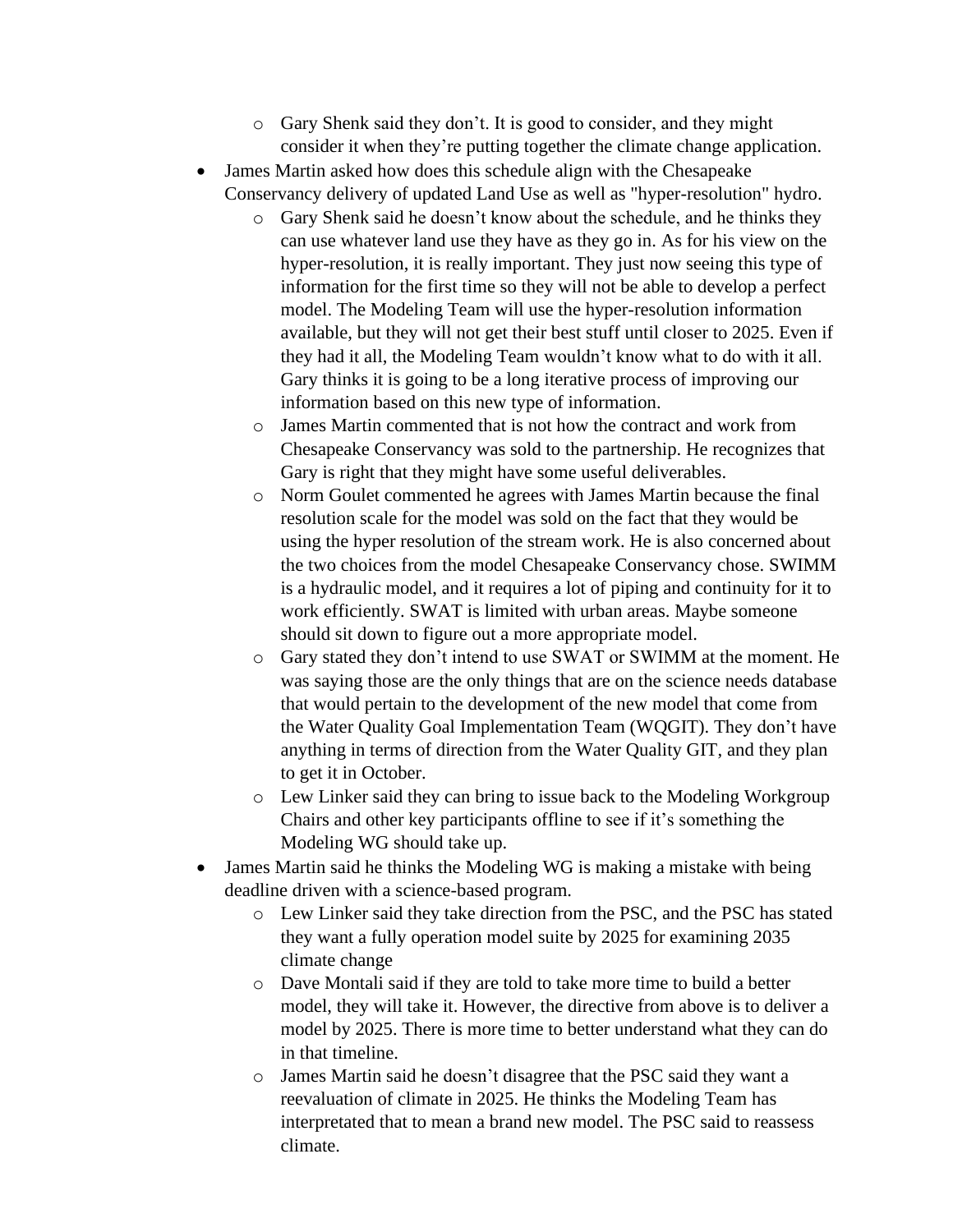- $\circ$  Dave Montali said he is right, but one of the shortfalls with the existing model especially with the estuary model is that they don't have a good tool to look at shallow Open Water. When they do the 2035 assessment, they will have a better tool to look at climate change on Open Water.
- o James thinks the focus should more be with the estuary model and shallow water.
- o Dave Montali said maybe in October with the WQGIT is to ask if they need a new watershed model.
- o Lew Linker said the Modeling Workgroup makes the CBP tools to solve the problem and the MB, PSC, and WQGIT state what the problem is that needs to be solved.
- Dave Montali said he participated on the technical workgroup meeting last week, and a topic that came up was why they are having a finer scale model where the outputs are back at the county level, particularly for agriculture. In addition to the question of if they should have new watershed model, there is the issue of what scale can they have or need to use to help with management decisions. He thinks they can things at a fine scale and roll them up to a management scale.
	- o Gary Shenk said if the Partnership wants to stick with Phase 6, the Modeling Team has other projects they could focus on. From a finer scale model, they don't know the true scale for BMPs unless they are incentivizing them for being placed in certain areas.
	- o James Martin also commented they don't know which crops are on which slope or which soil type. How determine fine scale leaking when there is only county scale crop information?
		- Gary Shenk said it's the combination of what is happening on the land and the runoff/natural runoff characteristic of the land. They would know one of those on the fine scale, but they would only know the other one on the county scale. People could get credit potentially for the natural characteristics, but not necessarily the man made characteristics.
- Norm Goulet has concerns on the urban side. Not having the correct position of BMPs is problematic if they are going to a finer scale model. A lot is still at the county level.
- Karl Berger stated they don't even have urban fertilizer data correct ar the state scale.
- Norm also shared urban phosphorous sensitivity was limited in Phase 6 to just sparrow due to lack of urban P data.
- Bill said he agrees with Norm. Also, they have a dearth of phosphorous information right now. How does that help facilitate targeting at a better scale when that is going to arbitrarily distributed to a finer segmentation.
	- o Gary Shenk agrees that they do not have fine scale information on phosphorous soil. In the model, it is the combination of the propensity of landscape to generate sediment over land flow and phosphorus in the soil. If they can get one of those characteristics really well, they can still give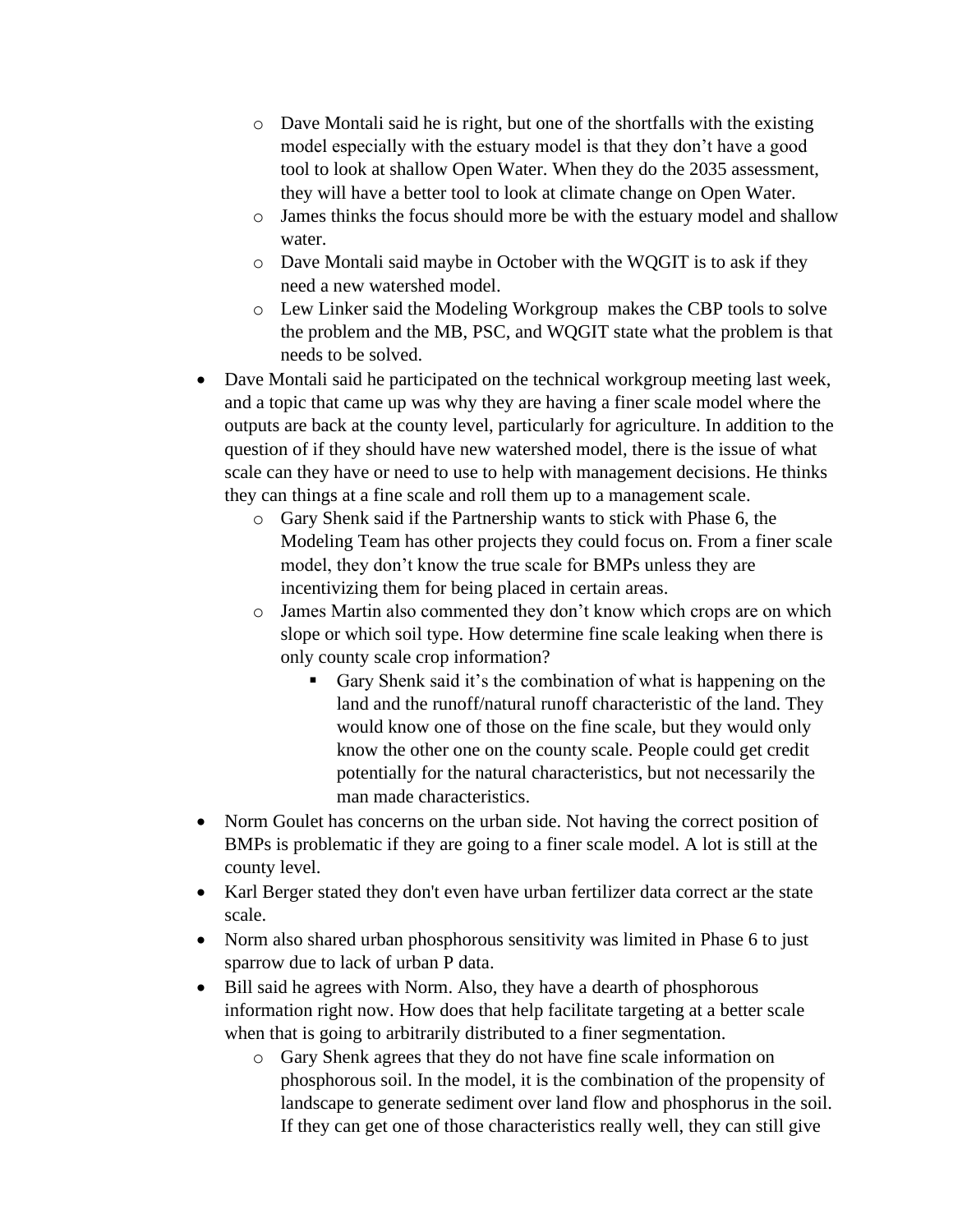differential credits for a BMP that is correctly situated on the landscape to deal with runoff and sediment.

- o Bill said the model is going to be governed by the calibration points… There are not going to be enough calibration points to know what is going on at the finer scale. Even if they expand the networks some, there are still going to be large areas going to one calibration point along with many assumptions.
- o Gary said they are not just using the calibration points as the only information. They are using a lot of statistical studies that states phosphorous is delivered by sediment runoff and overland flow. They are using the understanding of what causes overland flow and what parts of the landscape experience it.
- o Dave Montali said this conversation is something they should continue in October with the WQGIT.

### **9:45 [Phase 7 WSM Development –](https://www.chesapeakebay.net/channel_files/43361/20210706_bhatt_phase_7_wsm_development_dynamic_hydrology.pdf) Gopal Bhatt (Penn State)**

In April, a presentation was made that provided an overview of an initial prototype of the CalCAST, a time-averaged spatially distributed hydrology model of medium resolution NHDplus scale. Over the last quarter the primary focus for the watershed model development has been on a time-varying, dynamic spatially distributed hydrology model with hourly simulation of NHDplus scale streamflow. The presentation will provide an overview, structural details, initial results, and validation of the dynamic hydrology model prototype.

#### **10:15 Discussion of Phase 7 WSM Development**

- Dave Montali asked what is the methodology for grouping model segment that have a generalize routing approach.
	- o Gopal Bhatt said potentially yes, they could be losing monitoring stations at the small scale. Currently they focus on aligning them to Phase 6 river, but it does not need to stay that way.
	- o Dave said there are still opportunities to adjust for smaller water monitoring stations.
	- o Gopal said this exercise was mostly technical, but they would need input from everyone on how they should be grouped together.
- Lew Linker said if they look at the simple routing model, change in storage would include groundwater. How is groundwater passed from the simple routing to the HFPF or is there another system for groundwater representation in the simple routing model?
	- o Gopal said the simple model for now is only for the river route. They are still using HFPF in this prototype for the land simulation where they are simulating all the pathways. The land simulation has not changed. So far they have only replaced river simulation with simple routing. Gopal said Gary Shenk also pointed out that there are other flow characteristics that are important in CalCAST, and they will have those simulated. Lew Linker said in previous models they were able to with the observed data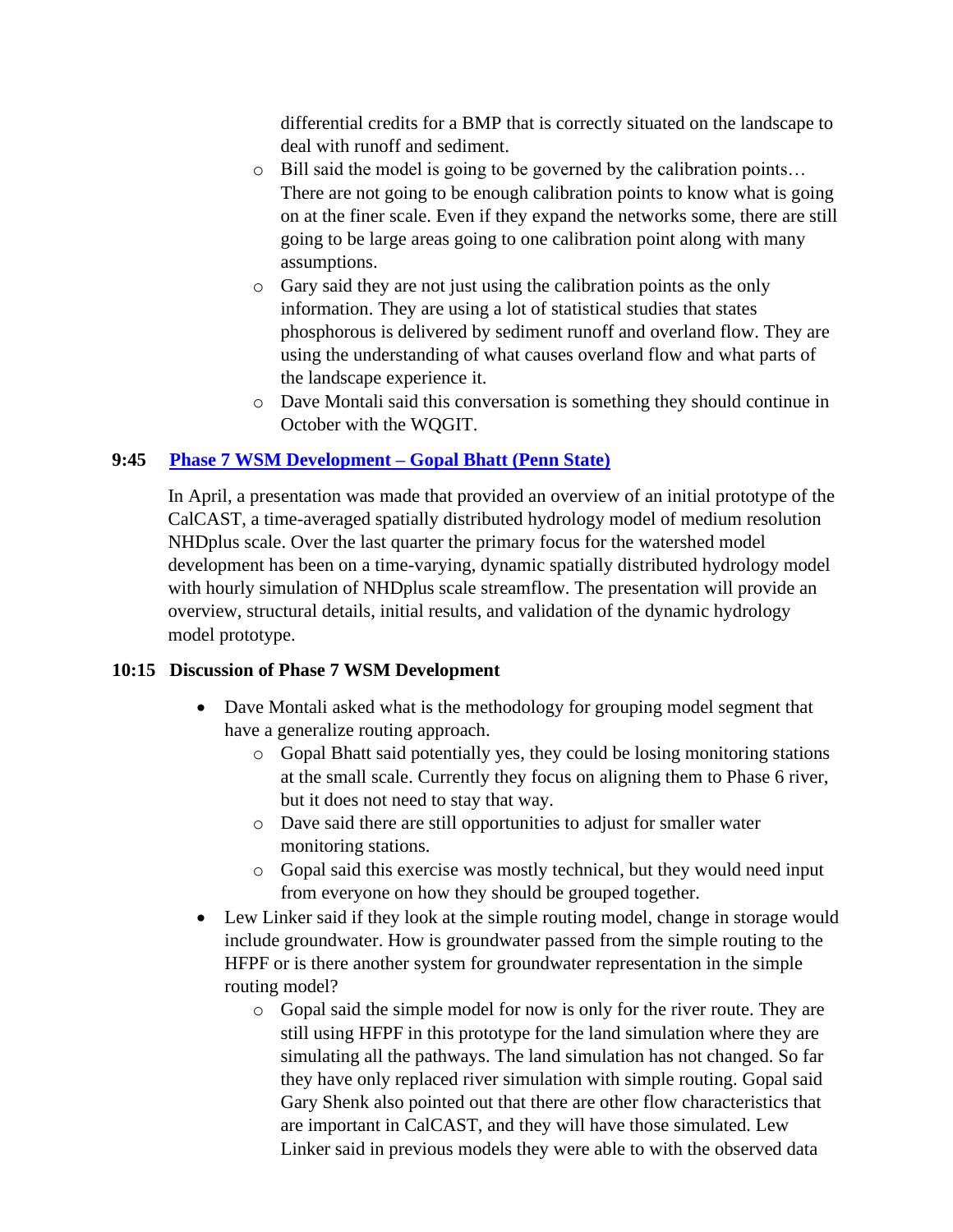show what changed with the improvements. He asked if they would be getting to that point with the hydrology model.

- o Gopal said yes. Their intentions now was that as they move from river segment to NHD everything was wired properly so they just compared it to Phase 6.
- Norm Goulet asked what the ratio of calibration states with load data vs flow data. Gopal said for flow data there is 450 stations, but he doesn't know for water quality.

### **11:00 [Comparison of Modeled and Monitored Nutrient Trends and Other Watershed](https://www.chesapeakebay.net/channel_files/43361/bertani_mwg070621.pdf)  Analyses – [Isabella Bertani, UMCES and Gary Shenk, USGS-CBPO](https://www.chesapeakebay.net/channel_files/43361/bertani_mwg070621.pdf)**

 The presentation will provide an update on analyses aimed at obtaining an appropriate comparison between the output of the Phase 6 Dynamic Watershed Model and flow normalized loads from WRTDS. In addition, discussion of work on testing watershed properties as predictors of long-term average streamflow will provide an overview of tests performed to assess the ability of different watershed properties to improve calibration of CalCAST. CalCAST is the Phase 7 time-averaged model of streamflow at the NHDplus 1:100K scale.

### **11:30 Discussion of Modeled and Monitored Nutrient Trend Comparisons and Other Watershed Analyses.**

- Norm Goulet said people on the land use workgroup have said that turf grass is being overestimated. What is the effect of the overestimation in this study?
	- o Isabella Bertani thinks it is not easy to say because they have turf grass as a land use term in the model and plus they added the additional percent of turf grass to further capture overprediction. She thinks it would have a less of a nonlinear response and become more of a linear response, but she also wonders if the turf grass is overestimated than something else must be underestimated. What would be the land use when they are overestimating turf grass?
	- o Norm said it would end up as mixed open.
	- o Dave Montali said that she made turf an indicator of impervious. Dave said he can understand there is too much turf grass in the land use, but is there a way to sum up impervious and use it directly?
	- o Isabella said she has done that and receives a better result when she uses turf grass than the sum of impervious. She wonders if it is because turf grass is overestimated. She will show later that some of the stations where they still do worse is where there is a lot of impervious surface.
- Karl said turfgrass estimates are a lot more accurate in highly urban areas, and a lot less accurate in rural areas.
	- o Norm said this would help explain why Isabella is seeing the difference in latitudes.
	- o Olivia Devereux asked Karl if that implies turfgrass could be misclassified pasture/hay in agricultural areas instead of mixed open as it is in urban areas?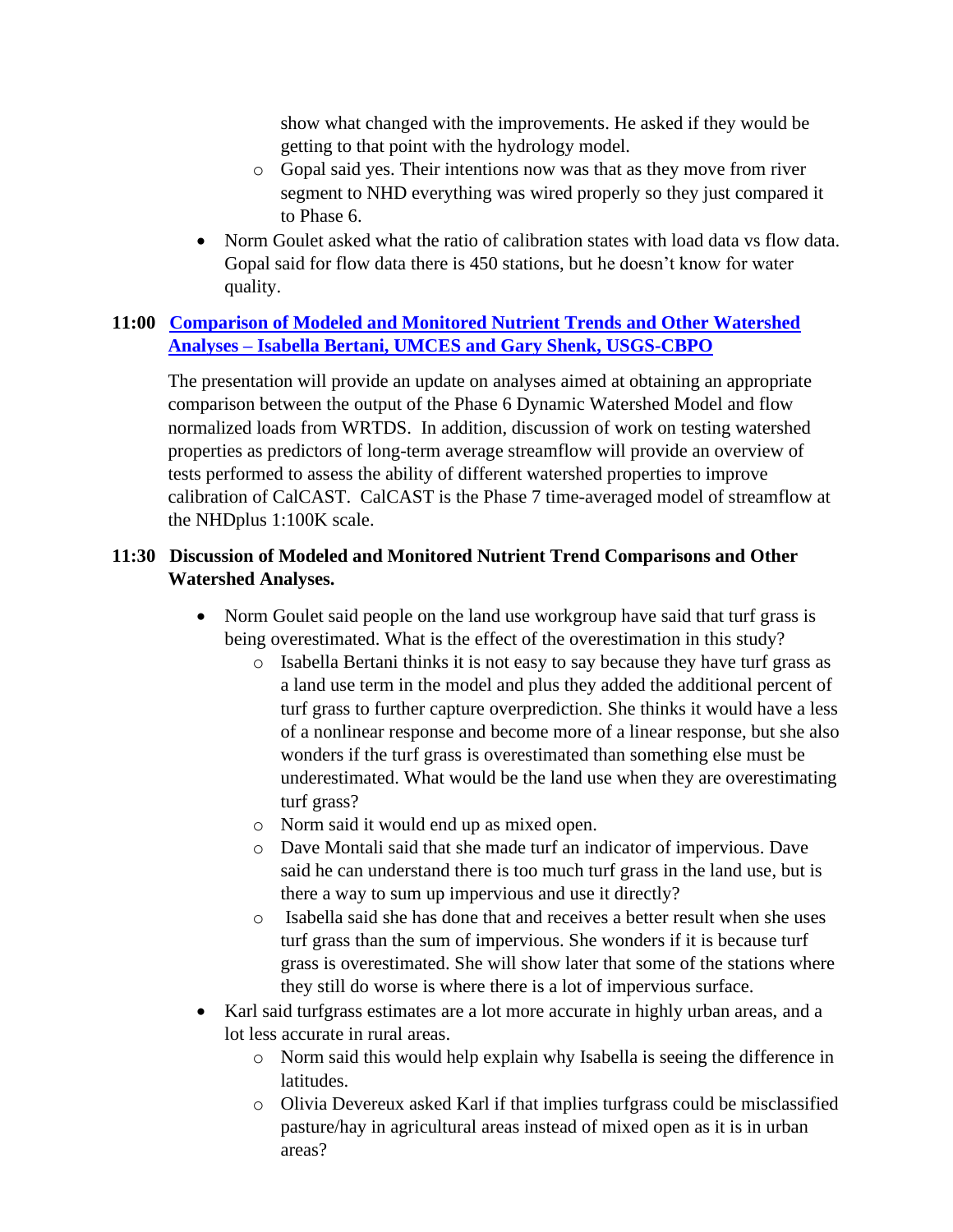- James Martin asked if she is using all flow in a stream. Is the groundwater contribution streamflow factored in the calculations? Isabella said she is using all stream flow that is observed at the monitoring station. They are not differentiating between baseflow.
	- o James asked is the missing component groundwater.
	- o Isabella said this is a simple model so it is something they could do as a next step. This is more to look at watershed properties and how much they can explain.
	- o James asked if she could look at extreme low flow and use that flow as an estimate of groundwater driven base flow.
	- o Isabella said she can try it, and they are going to explore how hydrographs can be explained.
	- o Lew said the clear purpose is to try and explain the landscape factors and what they contribute to flow so they can improve the flow.
	- o James said if they are missing the groundwater entirely, they are explaining away the mismatch.
	- o Isabella said they looked into baseflow index pattern. When considering baseflow, they could not get rid of the pattern in the residuals. The strongest predictors were groundwater recharge and temperature.
	- o Gary Shenk said total flow includes groundwater contribution.
	- o James said streamflow is all sources, but he thought they were looking at it as a function of precipitation and evapotranspiration and not the groundwater.
	- o Gary said they are assuming what comes in the watershed thought precipitation leaves in different exists including groundwater so the stream flow includes it.
- Bill Kealing asked about groundwater lag times the impact to the study
- Isabella said they have groundwater lag times among the variables, but they have not seen a strong correlation.
- Karl Berger asked if the SPARROW model have relationships between land use and flow and maybe there is insight from SPARROW and Scott Ator's paper for this topic.
	- o Isabella said they get similar coefficients because Scott also finds that temperature is also an important predictor on top of precipitation and evapotranspiration. He also finds the perception of impervious land use has a positive effect. She compared her results to what Scott found, and they had similar findings. The one variable that he found was important in predicting stream flow was the enhanced vegetation index. She did not get any model improvement with it.
- Dave Montali said an area of improvement in Gopal's work is reservoirs. He asked in her work, is that something that might change it.
	- o Isabella said it might in some cases. In this model, they are using water withdrawals from Phase 6, but they know there is better a product coming from NHD+. This is an area where they might see improvements once that product is available.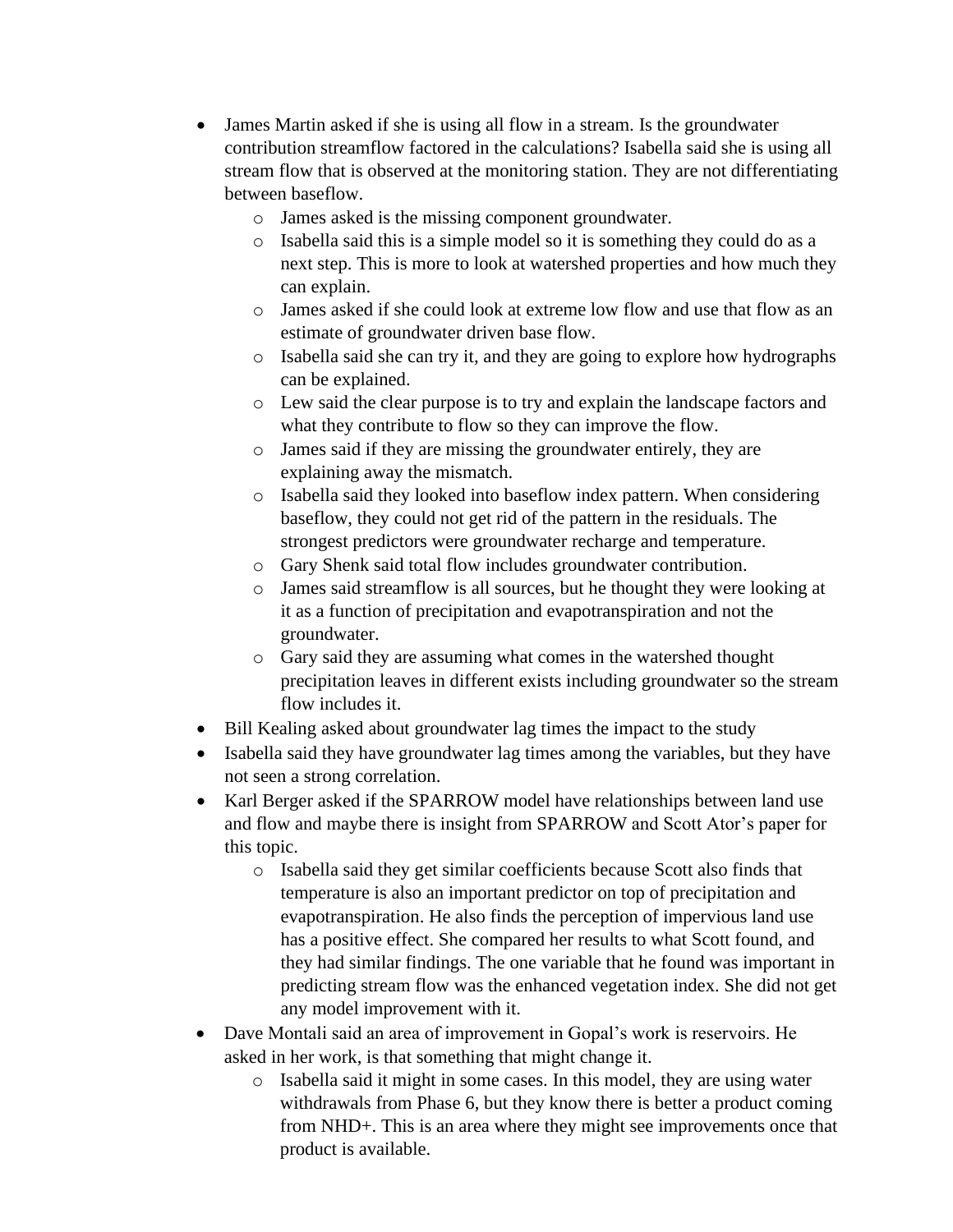- Dave also stated the set up the model is by land use. He asked if there is a definition of breakdown of precipitation and how much goes to run off. Is the issue of turf grass and impervious due to how they have land use described?
	- o Gary Shenk said the way they differentiate land uses hydrologically is by a recommended parametrization. it gathered parameters from a number of different applications but primarily from the Phase 2 and 3 models. one land use versus another land use. They didn't calibrate those land uses specifically to say on should have more runoff than another land use. This work done by Isabella combined by Gopal's work is to take another look at those parametrizations and results of runoff by land uses and see if they are calibrating the correct change in hydrology.
	- o Dave is asking if they should go back and look at how they are hydrologically differentiating the flow by land use.
	- o Gary said yes and that is why they are doing these tasks. In the past, they have differentiated by land use and let the calibration determine the physical characteristics by county. They want to now take a look at it and see if the characteristics of the land use really hold and how best can they do it.

Discussion from Isabella's second presentation:

- Norm Goulet asked if Isabella's work is telling them that they should not be segmenting even further. It seems with the conclusion that it gets worse when they go smaller.
	- o Gary Shenk said they have seen in the models that when they get on a finer scale the make good predictions. If they are able to understand what is happening on a finer scale, they are able to do better at the aggregated scale. However, they don't have any proof that going to a finer scale will make it automatically any better.
	- o Norm said the finer they go the more they need to make assumptions of the data and combine more data.
	- $\circ$  Gary said if the partnership decides that they don't want a finer scale then they do not need to work on it. He does see benefits in going to a finer scale. What Isabella is working on they have been asked multiple times to do and haven't been able to give an answer because they didn't have the tools or capacity. They are at a point where they make validations of their predictions. It is not a complete story yet, but they are starting to see that some of the most important predictors are what they think should be predictors.
	- o Lew Linker said this is a fair question, but this analysis may not be the one to answer it. Gopal is going to do an analysis of finer spatial scale and show some of the results at the next meeting.
	- o George Onyullo said they should not use this one analysis to decide if they do a fine scale model or not.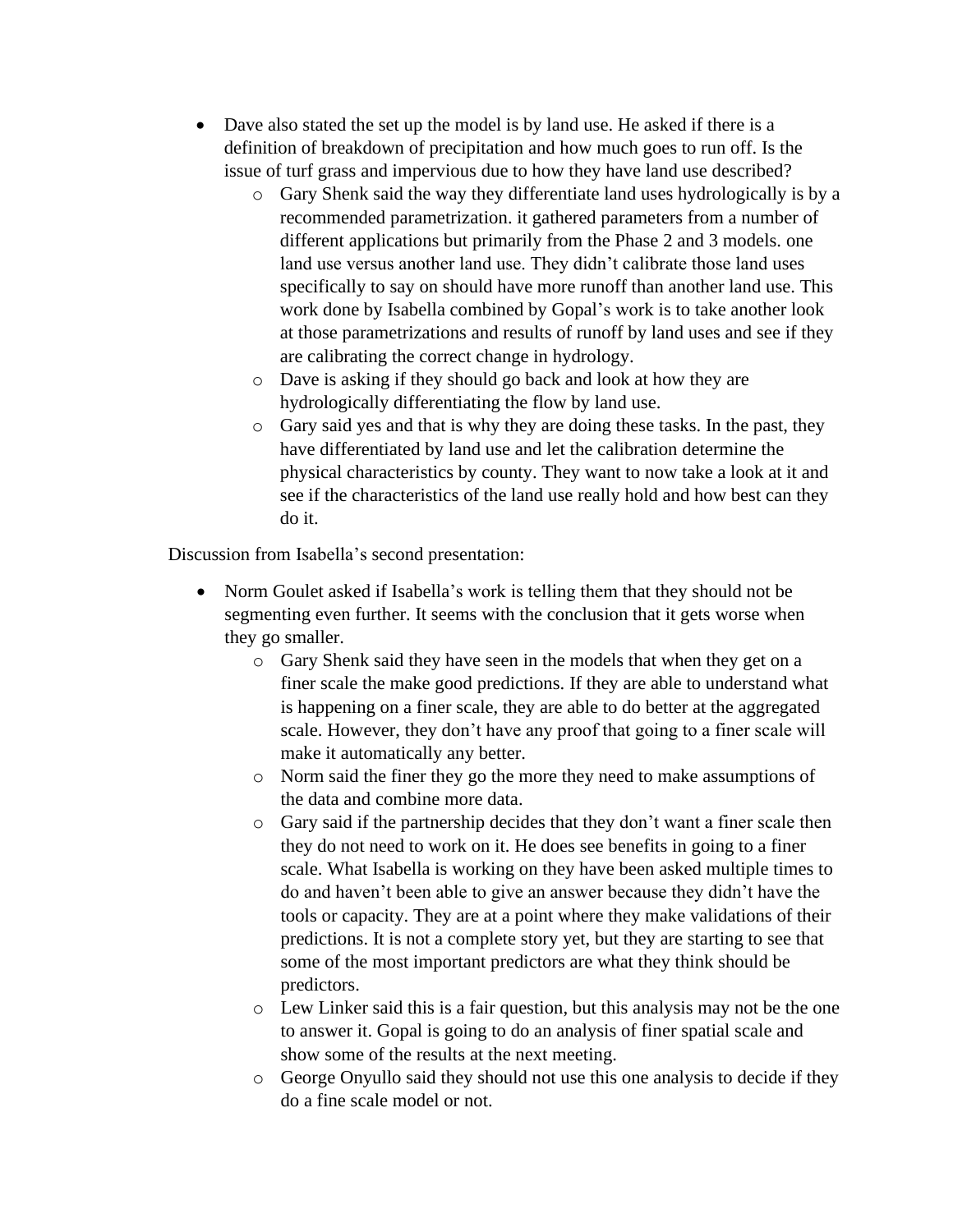o Isabella said WRTDS is not the truth. There is uncertainty to it too that they need to consider. She hopes it a tool that informs the way they precede and not the deciding the factor.

### **11:40 [Quantifying Co-Benefits of Ecosystem Services Associated with BMPs –Ryann](https://www.chesapeakebay.net/channel_files/43361/rossi_modeling_workgroup_7.2.21.pdf)  [Rossi, ORISE-EPA ORD](https://www.chesapeakebay.net/channel_files/43361/rossi_modeling_workgroup_7.2.21.pdf)**

This project is focused on quantifying ecosystem services associated with BMPs relevant to upstream communities. Results will be used to communicate co-benefits associated with BMPs via CAST and other materials.

#### **12:00 Discussion of Quantifying Co-Benefits of Ecosystem Services**

- Lew Linker asked if she is working with Olivia Devereux and Jeremy Henson and if they would be able to monetize the results. Ryann said she has been working with both people. She said for monetizing it is out of her expertise, but for some factors there are already monetized information for example iTree. There has been a conversation that they carry one parameter all the way to monetization.
	- o Olivia Devereux said that Bo Williams is in charge of coordinating all of the co-benefit and ecosystem services work at the CBP. In terms of monetization, they do have all the costs of BMP.
	- o Lew said there is the costs of all the BMPs but then there are the costs of the co-benefit which is more of a return on investment.
- James Martin asked for the air pollutant if she did it for all of the BMPs. Ryann said no, it is not for all of the inventory. It is only for ones that involves trees.
	- o Olivia said there are BMPs they could add to CAST that have no effect on nitrogen but would have an effect on the ecosystem services. They have gotten to that point in the study. They do know if the BMP has a true value of zero or if the BMP was not evaluated. She thinks the next priority is to look at the BMPs not evaluated.
- Jesse Bash asked if there would be more scatter in a rural area versus urban due to the removal multiplier.
	- o Ryann said yes there will be difference between rural versus urban, but it is an average multiplier that is used. She will need to look back at the iTree methods to see if it accounts for seasonality.
	- o Lew Linker asked if she could share documentation for iTree. It is available [here.](https://www.chesapeakebay.net/channel_files/43361/i-tree_canopy_air_pollutant_removal_and_monetary_value_model_descriptions.pdf)
- James Martin asked Olivia how this could be incorporated into CAST. It is more a function in the reporting or tabular data. Olivia said they will do it in stages. The next step would be with CAST23.
- Karl Berger said costing out the co-benefits seems like very subtle calculations. Are they looking at similarly subtle environmental costs, such as embedded carbon for installing BMPs or servicing them. It costs money and carbon to maintain BMPs. Even trees.
	- o Olivia said the costs account for life-cycle costs.
- Bill Keeling asked if the ecosystems benefits happen immediately.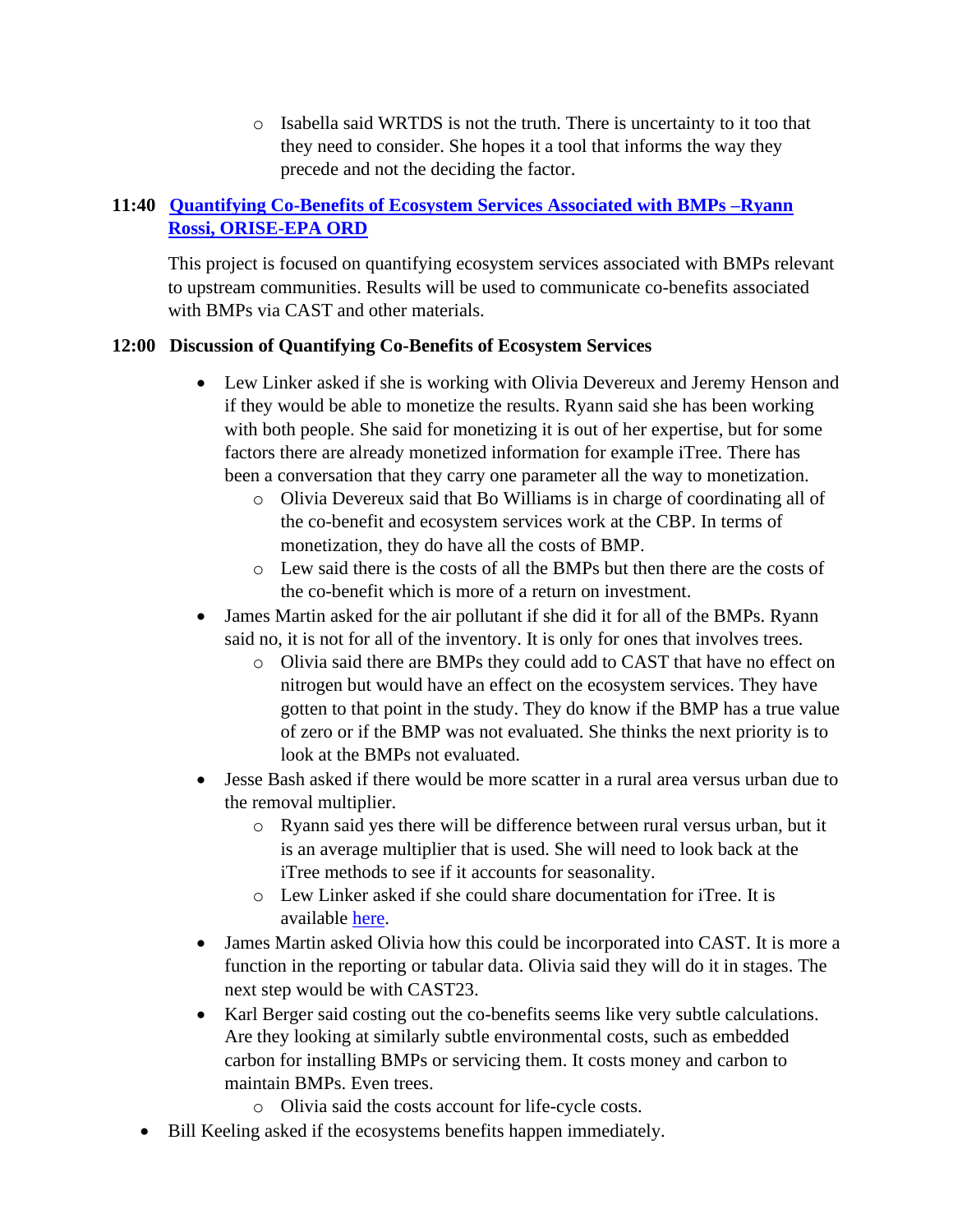- o Vanessa Van Note said they would receive the full ecosystem benefit once they report the trees. Olivia said it is consistent with the hydrology
- Dave Montali said relative to these ecosystem services and co-benefits he thought cobenefits were associated with other CBP outcomes.
	- $\circ$  Jeremy Hanson said he tries to only use the terms co-benefits when referring to cross-GIT benefits. Ryann's work is ecosystem services driven and based on the literature definition of ecosystem services. It might be able to help with cobenefits for the CBP.
	- o Dave Montali would say that some parameters are both ecosystem services and co-benefits so if time is limited, they should focus on ones that are both.
	- o James Martin stated the work that was done a couple of years ago on co-benefits initially focused on CBP Outcomes, but it also considered co-benefits identified by local governments such as real-estate values and bacteria reduction.
- Bill said in terms of soil health he didn't see tilling practices. There are certain BMPs that support Brook Trout but is there limitation to streams that only support Brook Trout? Olivia said they do have a map where Brook Trout are, and they could restrict it to those areas. The soil health one is in flux, and they are not done making a definition for it.
- Action item to bring Ryann Rossi back for a presentation in October of January.

### **12:10 BREAK**

### **1:00 [Optimization Update: Integration with CAST –](https://www.chesapeakebay.net/channel_files/43361/gregorio_july_6_2021_07_05.pdf) Kalyan Deb, Pouyan [Nejadhashemi, Gregorio Toscano, Sebastian Hernandez-Suarez, and Julian Blank](https://www.chesapeakebay.net/channel_files/43361/gregorio_july_6_2021_07_05.pdf)**

 The initial integration of the optimization framework with CAST will be presented. The approach uses CAST to validate the initial settings and evaluate the proposed solution. The initial results show that the proposed methods can reduce the BMP implementation cost while satisfying the load threshold.

#### **1:20 Optimization Discussion**

- Lew Linker said they have a call for folks to nominate a county particularly for areas that they don't have right now, such as VA counties, a segment on the Eastern shore, an urban segment, etc - and provide insight on what they need to fix or change.
	- o Gregorio Toscano said they don't want to restrict the user to certain locations. Every county they have a different requirement, and they want to understand what kind of decision making ideas that users may have. They haven't spent much time on this development yet but it's coming.
	- o Pouyan Nejadhashemi said they would like to have an advisory group with not only regional representatives but also through the agencies. If anyone is interested, please contact them or Lew. They want to get as much feedback as possible. They're welcome to any party that wants to be a part of this development.
	- o Lew Linker commented the optimization they do in New York would be different than what they would do in VA so it would be great if they could get folks from all across the watershed.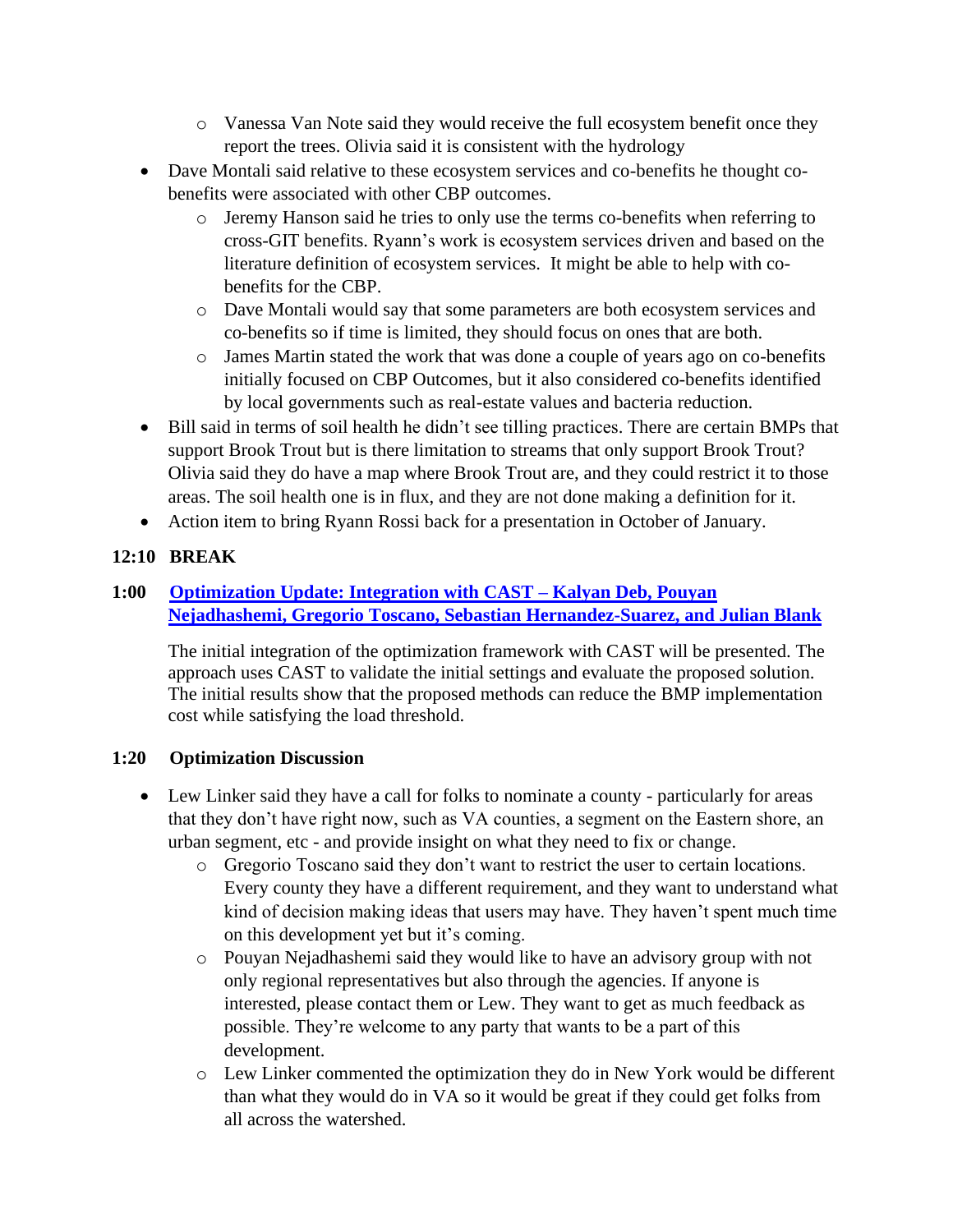- Dave Montali stated they won't be able to determine the validity of the results because they don't have all of the BMPs in yet. Is that correct?
	- o Pouyan Nejadhashemi said The BMPs can be added in later on. They're looking for what type of questions might come from the different groups from a design standpoint.
	- o Dave Montali said he was thinking from an interface standpoint.
	- o Pouyan Nejadhashemi said it will be a multistage development so that technical work will come later. But he invites anyone to join them and try to accommodate for a first draft version at the end of this year.
	- o Dave Montali said when they send out an announcement to folks, make sure there's at least some instruction on how to get into the tool and use it, so they can test it out before meeting with them.
	- o Olivia Devereux suggested they can choose people that use CAST. She'd be happy to include an announcement in a newsletter to get folks involved. It should also go to the Watershed Technical Workgroup (WTWG).
	- o Lew Linker said that's a great idea Olivia. He thinks it'd be beneficial to get a CAST user from each of the different jurisdictions so that all of the watershed is represented and responded to with the same degree of attention.
	- o Dave Montali asked how many people do you think?
	- o Pouyan Nejadhashemi stated preferably not more than 15, but if more folks are interested, they can separate it into two different groups.
	- o Lew Linker said if we had one person from each of the jurisdictions, they'd have around 7 people.
	- o Dave Montali said they should also consider a federal facility person and a local person. They might give a different perspective than state people.
	- o George Onyullo said they should also consider having an alternate for people because there is usually more than one person working on this from jurisdictions.
- James Martin asked when they speak about banned practices does that mean those are excluded or constrained? Or both?
	- o Kalyan Deb said for a particular optimization run, they can do both, but it changes from county to county. They can make it less dominant or just put a penalty on it, such as cost. Nothing is ever permanently excluded.
	- o James Martin commented right, just excluded for the next run.
	- o Gregorio Toscano said they also have precedence. A BMP can be fixed or banned. For the geographies that have fixed BMPs, they can be preserved, and someone won't be able to use it for any other geography in the county, so they can exclude that BMP from the remaining counties or any part of that county.
- James Martin asked if they start the optimization at a certain point at a different base condition.
	- o Kalyan Deb stated that's a good question it's good to hear ideas like this from folks. That's something they will be looking into later. They hope to discuss more things like this at the small group meetings, such as what is possible, what is not, what is desired, etc.

Action: Please reach out to Lew Linker (linker.lewis@epa.gov) if you are interested in participating in the optimization feedback group.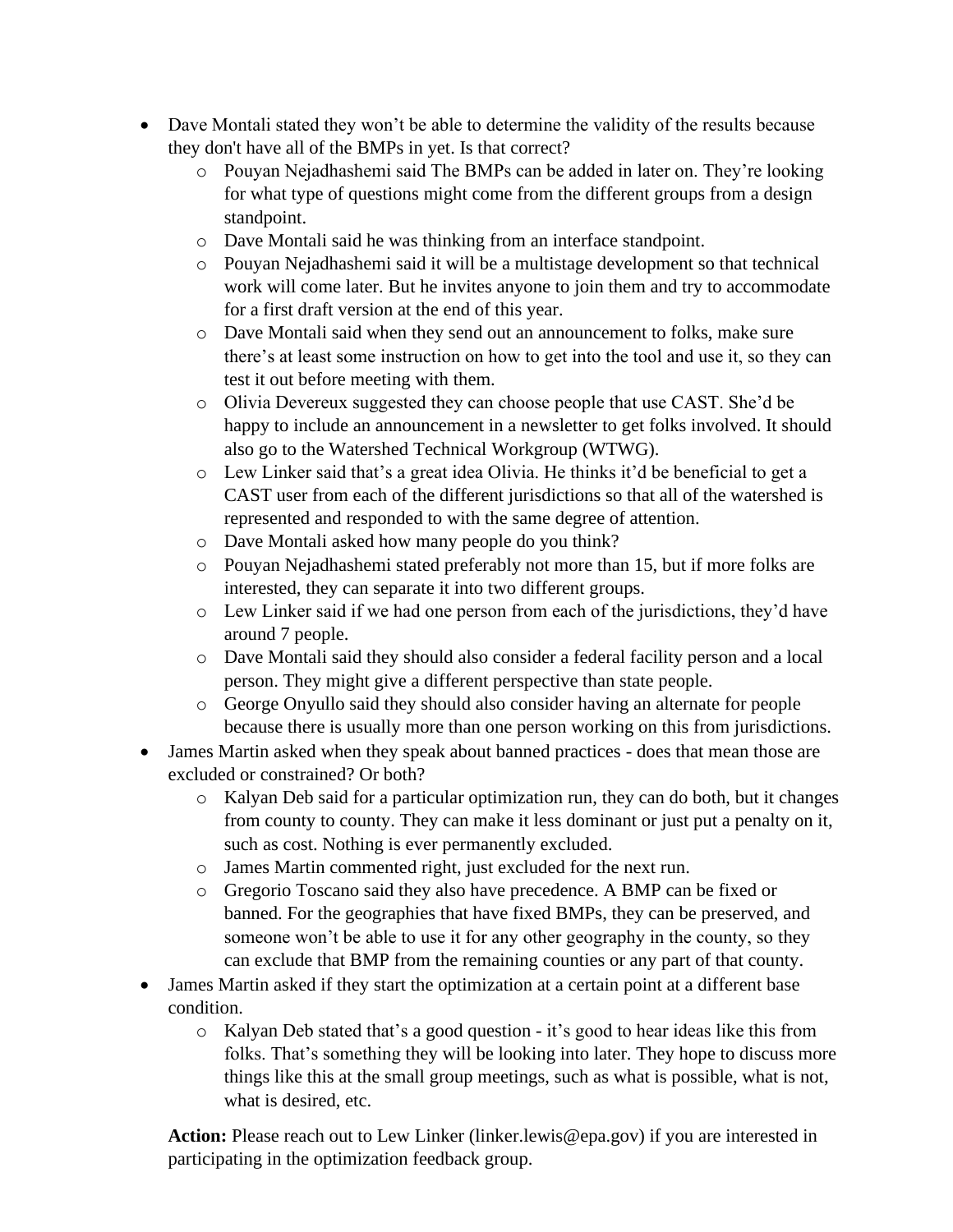### **1:30 [High-Resolution Land, Tidal Water, and Tidal Wetland Boundaries to Inform the](https://www.chesapeakebay.net/channel_files/43361/andyfinch_modelingworkgroup07062021.pdf)  Phase 7 Models – [Andy Fitch, USGS](https://www.chesapeakebay.net/channel_files/43361/andyfinch_modelingworkgroup07062021.pdf)**

 The high resolution Phase 7 Models require an attention to detail not previously needed in the lower spatial resolution Phase 6 Models. Andy will describe work to differentiate at high spatial resolution the Watershed Model and Tidal Bay Model domains. In addition, the 2017 land use/land cover data will be used to identify wetlands within or intersecting with the tidal shoreline boundary. The resulting tidal wetland areas will be a tabulated as part of the Watershed Model land cover, but will be simulated in the new tidal Bay model.

### **2:00 Discussion of High-resolution Landscape Characterization**

- Norm Goulet asked how does this relate to the wetlands and the hydrography data that Peter Claggett and the Conservancy are doing right now?
	- o Andy Fitch said this is a product of their work, based on the 2017 imagery. It came from Peter's group.
- Lew Linker said they're about to put out a request for assistance with an unstructured grid Bay model that will have a much finer segmentation. They will be able to match the shoreline much more closely. One of the questions they'll be asking involves clarifying the boundaries of the tidal bay model.
- James Martin asked if the goal is to include the tidal wetlands in the water quality model, the red line would have to be on the upper edge of where the bright green land use ends, right?
	- o Lew Linker commented right, one would think, but when he says calculated in terms of the increase/decrease of tidal wetland acres being tallied in the land use model, the calculation of the influence really only requires area - what the area of the wetland is and how much of that area is at an adjacent tidal bay cell. Using that, the effect of the tidal wetland can be calculated. There's more to develop as they move forward, but that's the ground level of what they'd be able to do in Phase 7.
	- o Gary Shenk commented in the watershed model, they don't have tidal wetlands, that's completely in the estuary model. So, it's tracked in the land change model and then given to the estuary model. He thinks they'd just need the area, not really the boundary. And maybe some characterization of what's in red.
	- o Lew Linker said right, the volume of those areas can also be covered in the linkage assessment. He wouldn't think an unstructured grid would want to go into these tidal guts. That volume would be added into the bay model adjacent cells.
- Dave Montali asked if the boundary of the watershed model is over along the forest line, and they're saying it will change with climate change, will they have the means to change the area of the watershed model land river segment? Is that doable?
	- o Gary Shenk said he thinks so because it's not completely spatial in its distribution. The total amount of land would reduce to that land river segment.
- James Martin asked so, which data set to use to represent that coastline doesn't really matter in either model? Correct?
	- o Gary Shenk said it doesn't matter in the watershed model. He guesses it doesn't matter in the estuary model unless it was really detailed.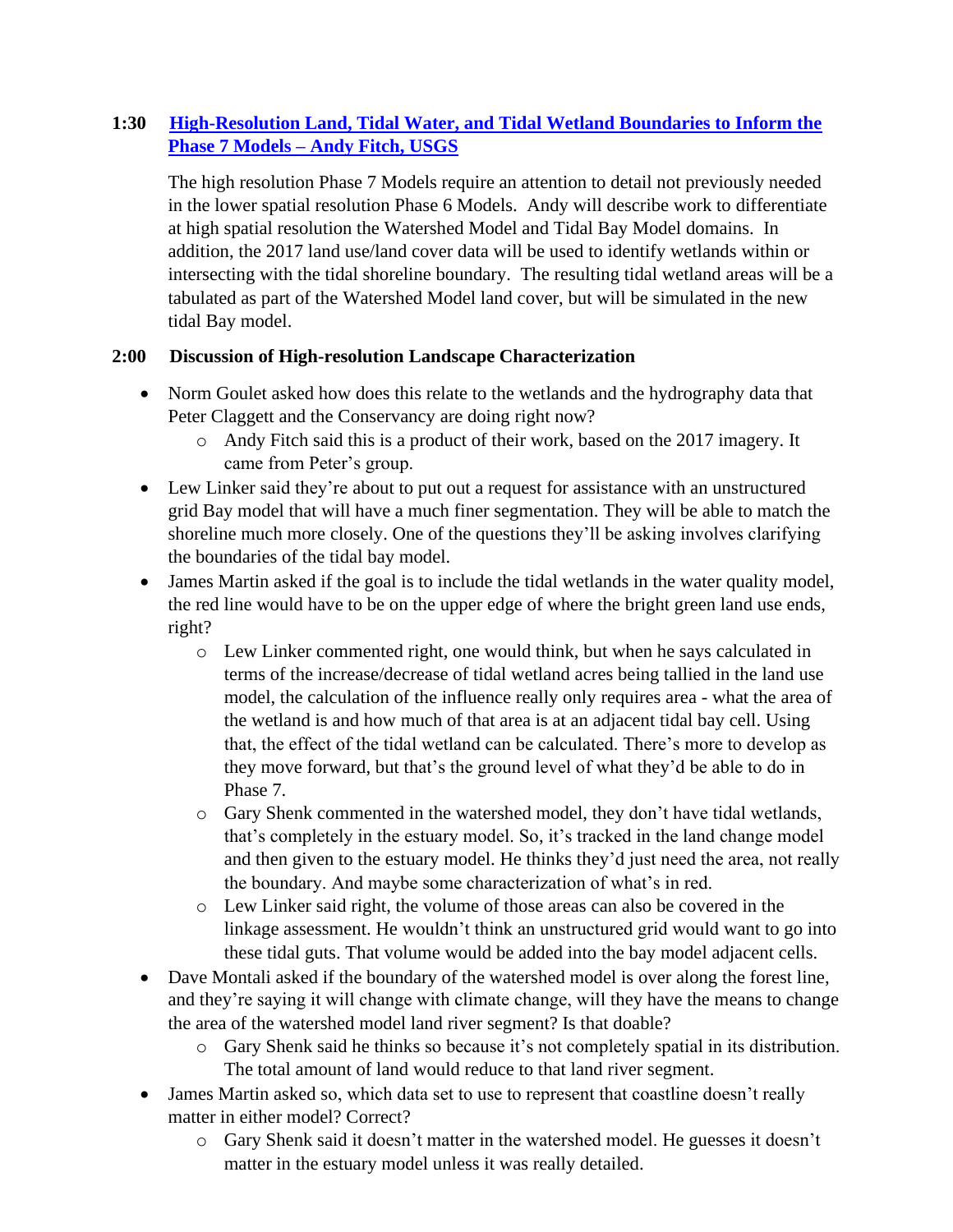- o Lew Linker said he thinks there also needs to be some downstream decisions in how to communicate running these scenarios. They'd have to track it somewhere. But the principle is that they're not doing the calculation of tidal wetlands in the watershed model, they're doing the calculation of the influence of tidal wetlands in the bay model. Once they interface the cells with the watershed model and the wetlands, they'll make decisions about tidal guts, forests, etc.
- James Martin thinks they also need to be clear if they're talking about tidal vegetated wetlands or tidal wetlands more inclusively. There are other things that, while they might not be vegetated wetlands along every coastline, if the tide is rising and falling there is an intertidal zone and it has some land use.
	- o Lew Linker agreed. Next steps: Move forward once they have delineation of tidal waters, which will then be given to Bay practitioners, and then they start to prepare over the next few quarters how to link the watershed, tidal bay model, and wetlands. Most likely over the next four quarters before they can link it to the Bay Model.
- Dave Montali thinks Andy said the boundaries that they have are the best that they have right now, but the CUSP shoreline product may be improved in the future. What do you see in store for that, Andy?
	- o Andy Fitch read on the site that the gap in the NE part of the Bay is in development. He's not sure what the specific timeframe is to be included in the layer.
	- o James Martin asked why they need this data?
	- o Andy Fitch said in the past it has been represented as part of the model segmentation boundaries. In CAST, the wetland areas are treated differently, but it has served as part of those boundaries, as well as boundaries in the estuary model.
	- o Dave Montali said to recap part of the work for the shoreline for the CBP highres shoreline came from NOAA. NOAA CUSP will give the advantage of showing how the boundary may have changed over time, which will be helpful when they do a climate assessment.
	- o Andy Fitch said yes. He's not sure of frequency update though.
	- o James Martin asked if it's the outer edge of wetlands and they update the land use every four years then wouldn't it already be updated?
	- o Lew Linker said they would have to freeze the land use in the watershed model. Once they got to Jan 1, 2025, say, they'd freeze the land use and say no further changes, make their decisions, and then go on.
	- $\circ$  James Martin asked they wouldn't be changing the land use then? They'd be applying change to the land use with the effect of changing that boundary?
	- o Lew Linker said right, with scenarios.
	- o James Martin said no, with updates to the land use from Peter's team. Just like they're doing in CAST-21 supposedly.
	- o Lew Linker said yes, okay. They would follow that precedent.
	- $\circ$  James Martin commented what that means though is that wetland inputs will be changing in the Bay model. Are they prepared to have an updated water quality model every two years?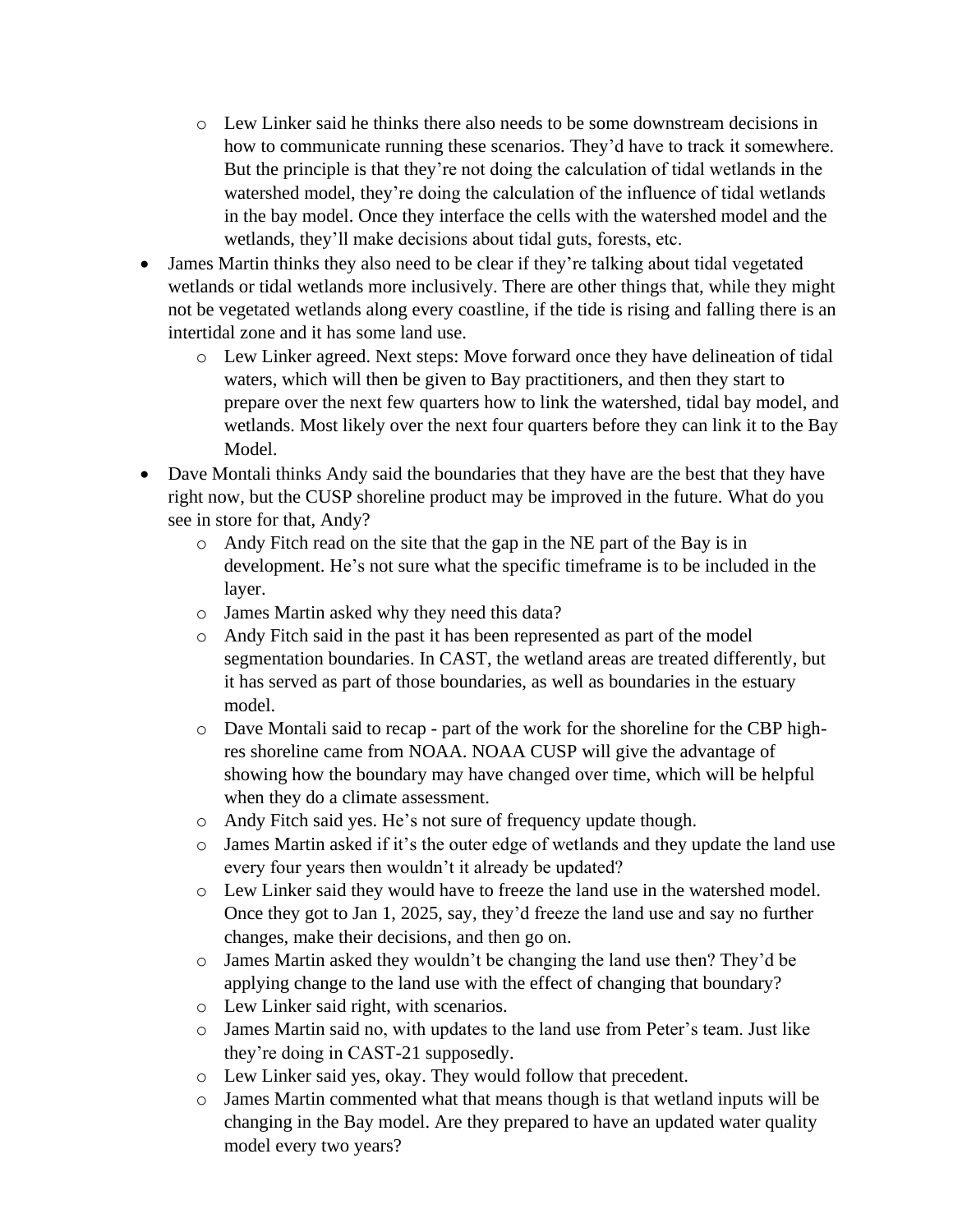- o Lew Linker said no, once they get to the release of the fully operational model, he doesn't think they need to do that. There would be no changes in decision making.
- o James Martin said he's talking about the extent of tidal wetlands in each cell.
- o Gary Shenk said he thinks that would essentially be a climate change scenario. If they're making decisions based on 93-95, it would be whatever the shoreline is at that time. If the NOAA CUSP is producing change over time that they're attributing to climate change sea level rise, then he thinks any effect of that would be rolled into the climate change decision.
- o Lew Linker said that sounds like a fair statement Gary. He thinks as we go forward we'll inevitably see changes in wetlands which would be captured every 4 years with updates in the data. I wouldn't see any meaningful change in the tidal wetlands to the extent that they're changing currently. So that wouldn't warrant an update every time the NOAA data is updated.
- James Martin he just wonders if they should re-ask the question of which model the wetland should be in, because he doesn't think the wetland WGs and climate WGs would like to hear that the loss of tidal wetlands wouldn't affect water quality. Should it be put back into the watershed model?
	- $\circ$  Lew Linker said fair question James. They wouldn't be able to use the increments over a 4-year assessment because it's not a big enough difference. In longer term scenarios, however, they would of course see that difference. But with respect to the tidal wetlands, it does have the real focus of different parts of the Bay program, and communicating effectively what's happening with the watershed in terms of sea level rise, for example, and what happens with the tidal wetlands, is important. I think there's a difference between how we do it operationally in the simulations and how we communicate it effectively to the CB watershed and tidal bay communities.
	- o James Martin said he thinks it could be both. Communication will be key, but they already have BMPs that add tidal wetland in the watershed model, so he could see value in both.
	- o Lew Linker said right. We have time to determine our approach.

### **2:15 CMAQ Tracer Runs – [Jesse Bash and Sarah Benish, EPA-ORD](https://www.chesapeakebay.net/channel_files/43361/cmaq_tracer_runs_jesse_bash_and_sarah_benish_epa_ord.pdf)**

 Work on estimates of the transport and fate of atmospheric emissions of oxidized nitrogen (NOx) and ammonium (NH<sub>4</sub><sup>+</sup>) will be presented. The analysis centers on the question, "For a nitrogen emission source from different regions in the Chesapeake watershed, what is the fraction that is deposited to a particular region or point?". In addition, the analysis can be used to estimate reductions in nitrogen deposition to the Chesapeake watershed and tidal Bay under future conditions of greater penetration of electric vehicles into the existing mobile fleet, greater wind and solar electric generation, and other types of future economic conditions.

#### **3:00 Discussion of CMAQ Tracer Runs**

- Sarah Benish said the OTH category is all other emissions that they are not tracking.
- Gary Shenk asked if OTH emissions would be from anywhere within the model domain, right?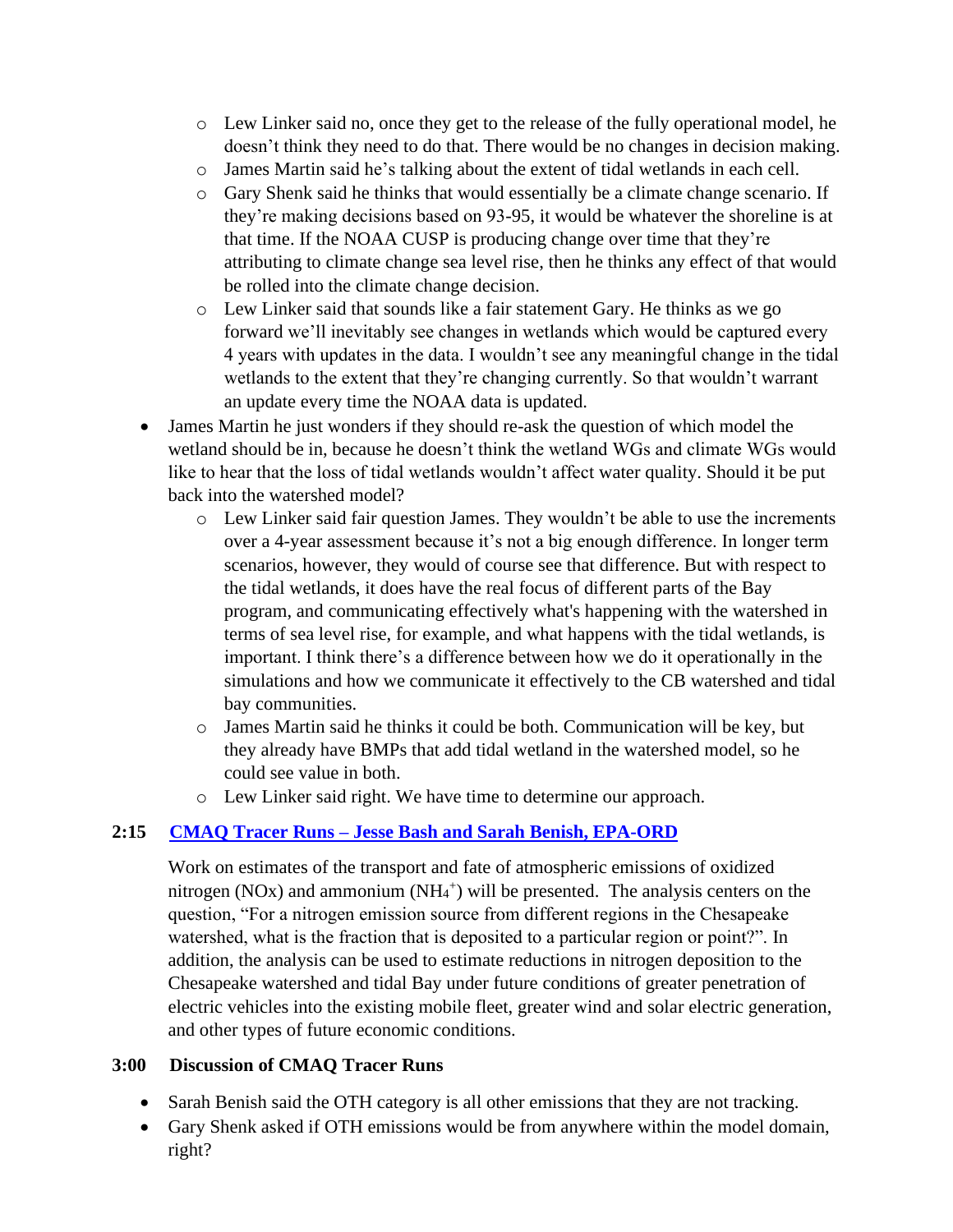- o Sarah Benish said correct.
- o Gary Shenk asked if they can you break it up by region?
- o Sarah Benish said no, they don't track it explicitly so they can't.
- Lew Linker asked any expansion or thoughts on the summary? Also, will they be getting the other three seasons produced?
	- $\circ$  Sarah Benish said the future simulations will be interesting. Not quite able to look at it yet because it requires the next release of the model.
- Jesse Bash said they've built more tools into the next version of the model. The big tools are being able to manipulate the emissions more or less on the fly as they move forward, and then using that to bring in these studies that look at future emission productions and then map them to our current emission scenarios. The model release isn't until the Fall, they will have an early version of the model before that. They're testing and running before the official release but we still have some time.
- Lew Linker commented the Delmarva poultry seems surprisingly small when looking at OT poultry and other regional poultry, there's a lot more reduced deposition from that source.
	- o Sarah Benish said she thinks that has more to do with the prevailing winds and meteorology during the winter. She imagines that the manure from Delmarva is going somewhere but may not be the watershed. It will be interesting to see how that plays out in the rest of the year.
	- o Lew Linker said yes, and the Delmarva is right next to all of the Atlantic to its east, so perhaps there's a lot of deposition going on where they're not tracking it.
- James Martin asked if they could speak to the hot spot around Richmond.
	- o Sarah Benish said shes not sure what that is but she definitely wants to keep an eye on it in the model simulation.
- Randy Larson asked as coal power plants are being closed/replaced with LNG power plants, will they be able to see a decrease in NOx contributions?
	- o Sarah Benish said she expects so but they won't be able to see those because this was done with 2016 data.
	- o Gary Shenk said from a partnership standpoint, one of our purposes was to be able to incorporate things like that into our TMDL accounting, so is seen today is the source apportionment, but the secondary thing they want to do is develop coefficients to determine how much goes up from a source in a region, how much goes down within the different counties of the watershed, and then they can develop a coefficients to say how much from those individual power plants, eventually makes its way to the bay.
- Lew Linker commented they can even see the ammonia from vehicles travelling on I-95.

### **3:15 Dynamic Reservoir Operation Rules and Evaporation Simulation Impact on Model Goodness of Fit in Lake Anna" – Rob Burgholzer and Joseph Kleiner, DEQ**

The VAHydro operational rules model combines edge of stream inflows from the Phase 6 model with a temperature-based regression model of power plant evaporative cooling, and a detailed simulation of reservoir release rules required by the Virginia Water Protection Permit for the operation of the nuclear power plant in Lake Anna. This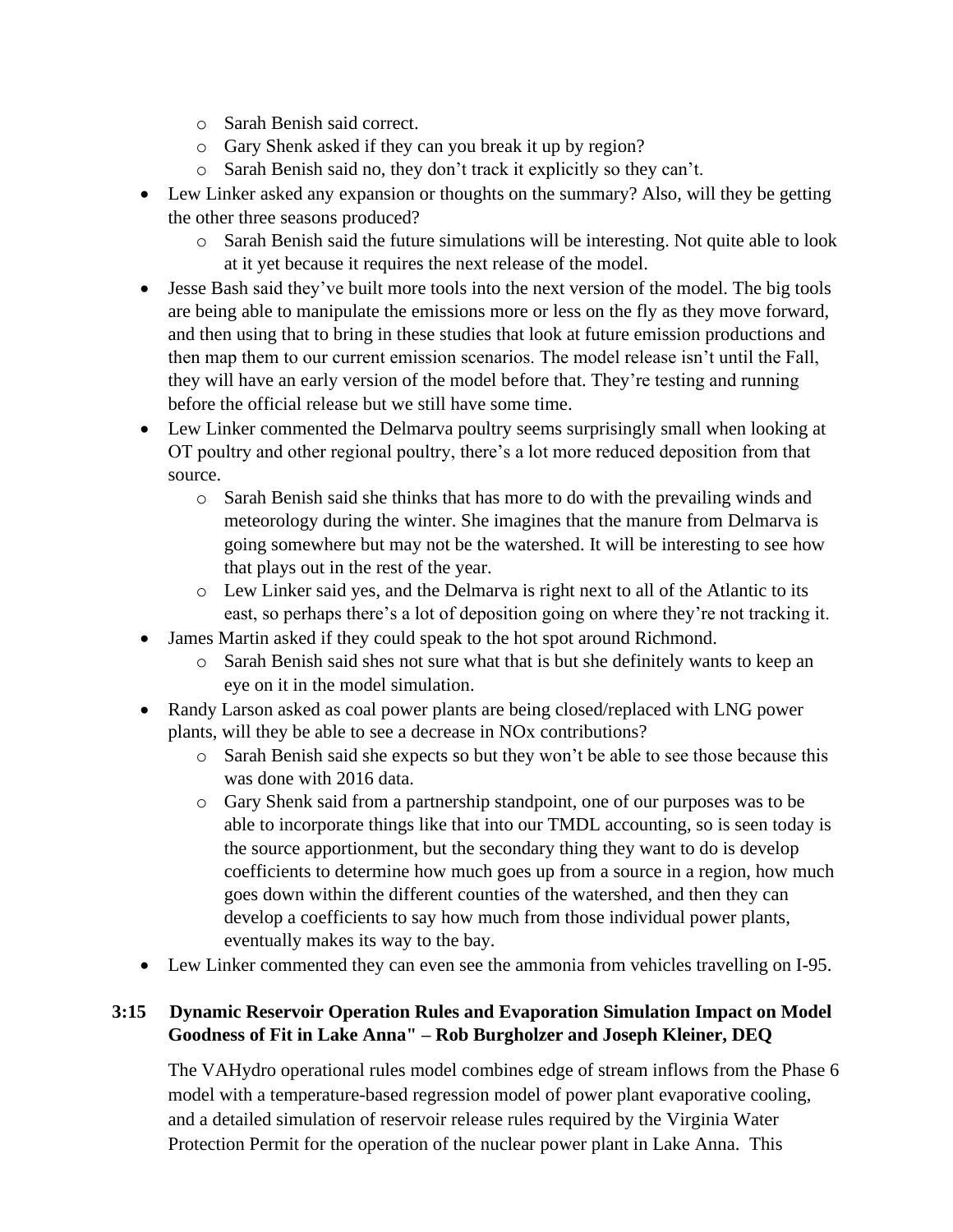approach provides for improved goodness of fit in both downstream flows and lake surface elevation drawdown during drought conditions.

#### **3:35 Discussion of Dynamic Reservoir Operation Rules**

This presentation was postponed to the October Modeling Quarterly Review meeting.

#### **3:45 ADJOURN**

Participants: Gary Shenk, Lew Linker, Dave Montali, Mark Bennett, Breck Sullivan, Andy Fitch, Arianna Johns, Bhanu Paudel, Bill K, Cassandra Davis, Cathy Wazniak, George Onyullo, Gopal Bhatt, Gregorio Toscano, Hassan Mirsajadi, Isabella Bertani, James Martin, Jennifer Keisman, Jesse Bash, KC Filippino, Kyle Hinson, Mukhtar Ibrahim, Nicole Cai, Norm Goulet, Olivia Devereux, Rebecca Murphy, Richard Tian, Ryann Rossi, Sarah Benish, Steve Bieber, Randy Larsen, Ted Tesler, Sam Merrill, Clint Gill, Denice Wardrop, Jeremy Hanson, Jim George, Karl Berger, Lee McDonnell, Vanessa Van Note, Karl Blankenship, Patrick Thompson,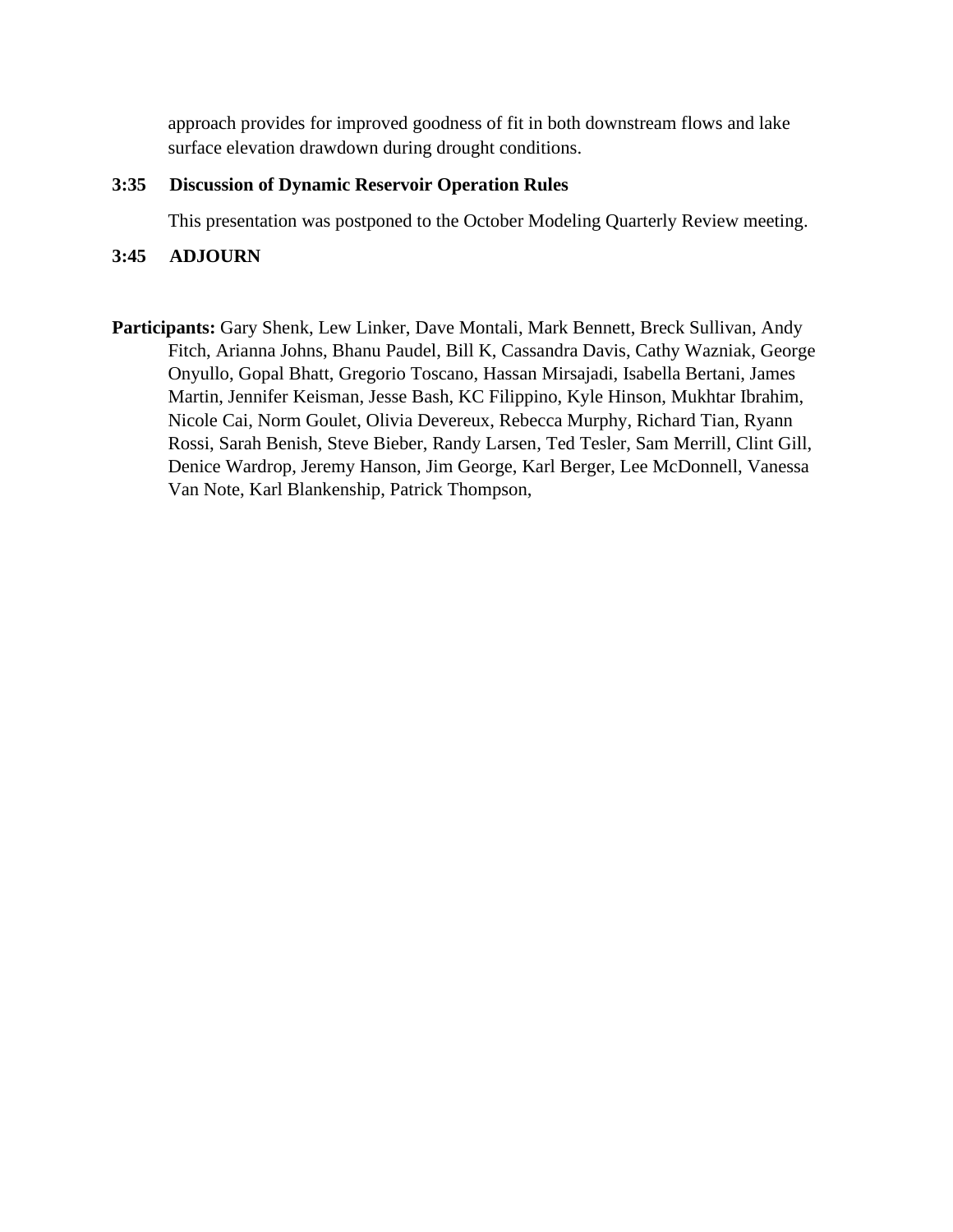

# **Modeling Workgroup Quarterly Review**

July 7, 2020

**Event webpage:**

[https://www.chesapeakebay.net/what/event/july\\_2021\\_modeling\\_workgroup\\_quarterly\\_review\\_m](https://www.chesapeakebay.net/what/event/july_2021_modeling_workgroup_quarterly_review_meeting_day_2) eeting day 2

**For Remote Access - WebEx Link:** 

<https://umces.webex.com/umces/j.php?MTID=mf136d8221a185f8ebc7a62a1802f8937>

**Meeting number:** 120 471 9812 **Password:** u2bh7M8x

**Phone number:** +1-408-418-9388 **Access code**: 120 471 9812

*This meeting will be recorded for internal use to assure the accuracy of meeting notes.* **=====================================================**

#### **9:00 Announcements and Amendments to the Agenda – Mark Bennett, USGS and Dave Montali, Tetra Tech**

### **9:05 [SAV Nutrient Cycling –](https://www.chesapeakebay.net/channel_files/43361/cbp_07072021_ncai.pdf) Nicole Cia, VIMS**

 Nicole will describe work in the San Francisco and Chesapeake Bays examining SAV nutrient cycling with an unstructured grid model.

#### **9:35 Discussion of SAV Nutrient Cycling**

- Lew Linker said he'd be interested in Nicole's thoughts on the idea of what's happening with the chlorophyll in the middle shoal - without the SAV, it's pushing up towards 100 micrograms, but with the SAV it's down about half of that. That's pretty significant. What is going on here? Is it imported from the channel because of light limitations?
	- o Nicole Cai said the San Francisco Bay area is so different from the Chesapeake Bay area. When she looks at the stations, in the freshwater components in the data, the concentration is not as small as they thought. Without SAV, the chlorophyll-a concentration looks quite large, but it's possible but at that time they did not have an explicit simulation of total suspended solids (TSS) in that area, so that might explain the growth. In terms of nutrient control, the SAVs definitely block the nutrients for these phytoplankton blooms and that blocks the summer blooms.
- Lew Linker asked if there was observed data for this area? It would be good to see where they can.
	- o Nicole Cai said they are spoiled at the Bay Program with all of the big datasets. In the SF Bay area, it's hard to find a large coverage of data. They don't focus much on nutrients. It would be great if they had observations there.
- Richard Tian asked for Nicole's thoughts on slide 25. When they compare the continuous sets of data in terms of the DO, in the Chesapeake Bay it was changing from saturated to supersaturated. In the SF Bay, it was changing from super saturated to way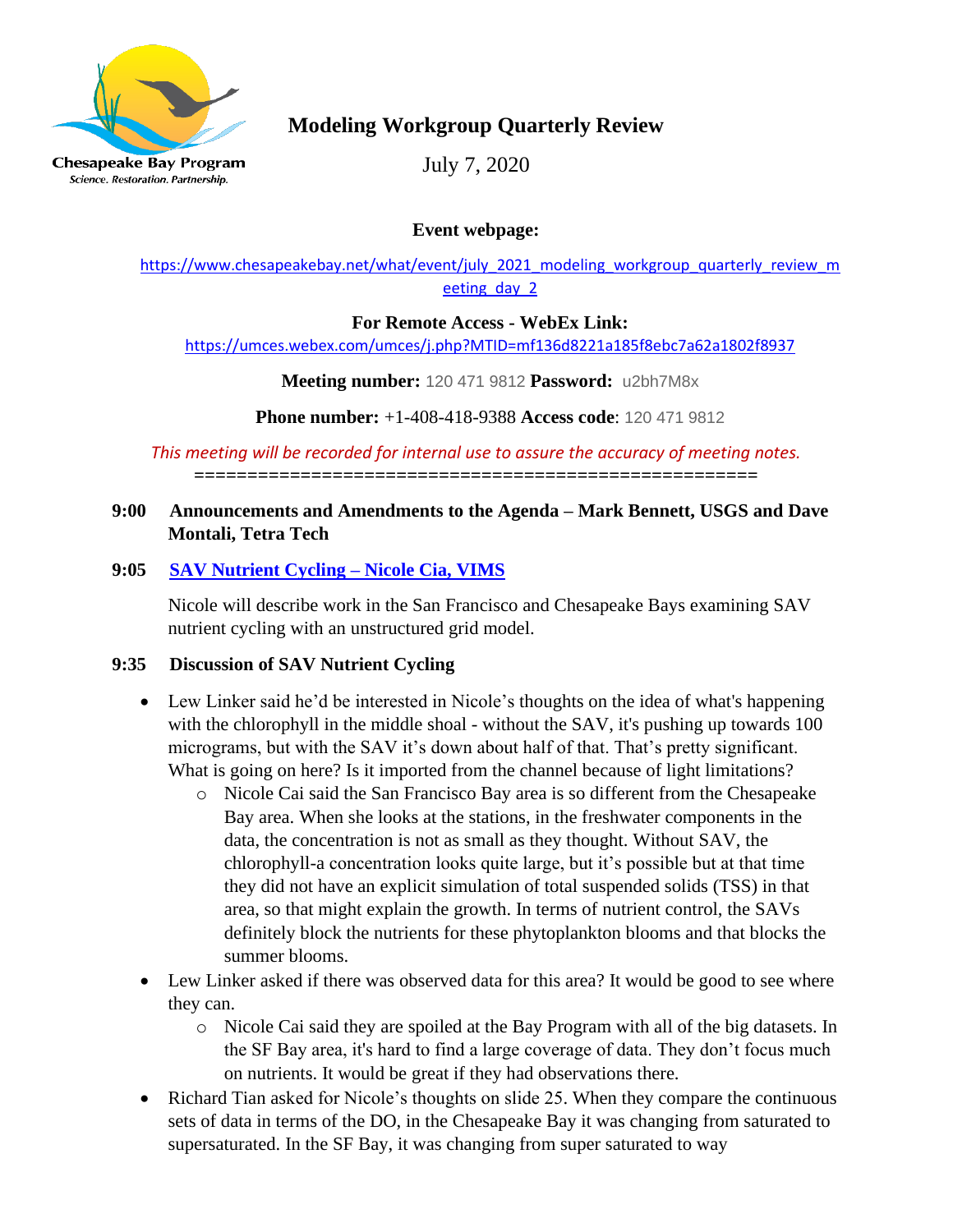undersaturated. Given that, the consumption of DO is a major deal. The dynamic is so different from San Francisco Bay compared to the saturation they have in the Chesapeake Bay.

- o Nicole Cai they are looking at the margin of error, they definitely have to consider the difference between these two Bays. SF Bay has super deep channels that are mostly human built. The flow in those channels is incredibly fast and the tidal energy is much larger than what we have in the Chesapeake Bay. In this region, it's so easy for them to get super saturated. On a daily scale, they have the value close to saturation or super saturated based on the production of these plants and phytoplankton. At night time, the submerged vegetation respiration sucks out a lot of the oxygen because the biomass is so large. So even if the oxygen to cover ratio is a little smaller for those plants (SAV or marsh), the respiration from the plant is still significant for the oxygen dynamics, which is what she observed from some of the stations. This kind of phenomenon doesn't happen everywhere or every time, mostly in specific periods of time, such as summer. For areas where the marsh or SAV are submerged under a high tide, it contributes to this kind of low DO event. If there is a refresh of the water or if they can take up nutrients from atmosphere directly, those kind of events will largely be limiting.
- Richard Tian asked if SAV density is a parameter in the model or not?
	- o Nicole Cai said so far, the density is considered in two ways: on the biological side, they have the biomass (grams of carbon per cubic meter), but also the real density (number of plants per square meter and diameter of plants).
- Bhanu Paudel asked how did they set up an experiment to see SAV impact on hydrodynamics?
	- o Nicole Cai said the base one is they have everything. They have a stable distribution and conduct one year of tests. Then we have two cases, one is a total removal of SAV. SAV is not considered either the biological effects or the feedback acting on the hydrodynamics. The second scenario is to have the SAV grow there, but we don't think about how it affects the flow, so the flow keeps the same as the total removal case. We compare the SAV performance between the best case and the no feedback case. The SAV changes so little because it doesn't have substantial nutrient limitations. So the change of flow changes more from those suspended traces instead of the SAV themselves, but from there that is how they isolate for those local biological effects.
- Lew Linker asked how did they initiate the SAV in the simulation?
	- o Nicole Cai said she basically put a constant biomass everywhere in the model domain including the channels. She did this because SAV is really sensitive to the bathymetry.
- Guido Yactayo asked if SAV is good for water quality based on their ammonium and DO simulations? And how does it align with field work?
	- o Nicole Cai commented this is a typical study for a certain area, so it's quite unique. It depends on the needs of the people there. The reason why they want to remove SAV in this area is because they want to add suspended solids. Generally, SAV can be good and serves as an important habitat for fish. But it depends on the area. It's hard to say if it's good or bad. SAV tends to be a natural source of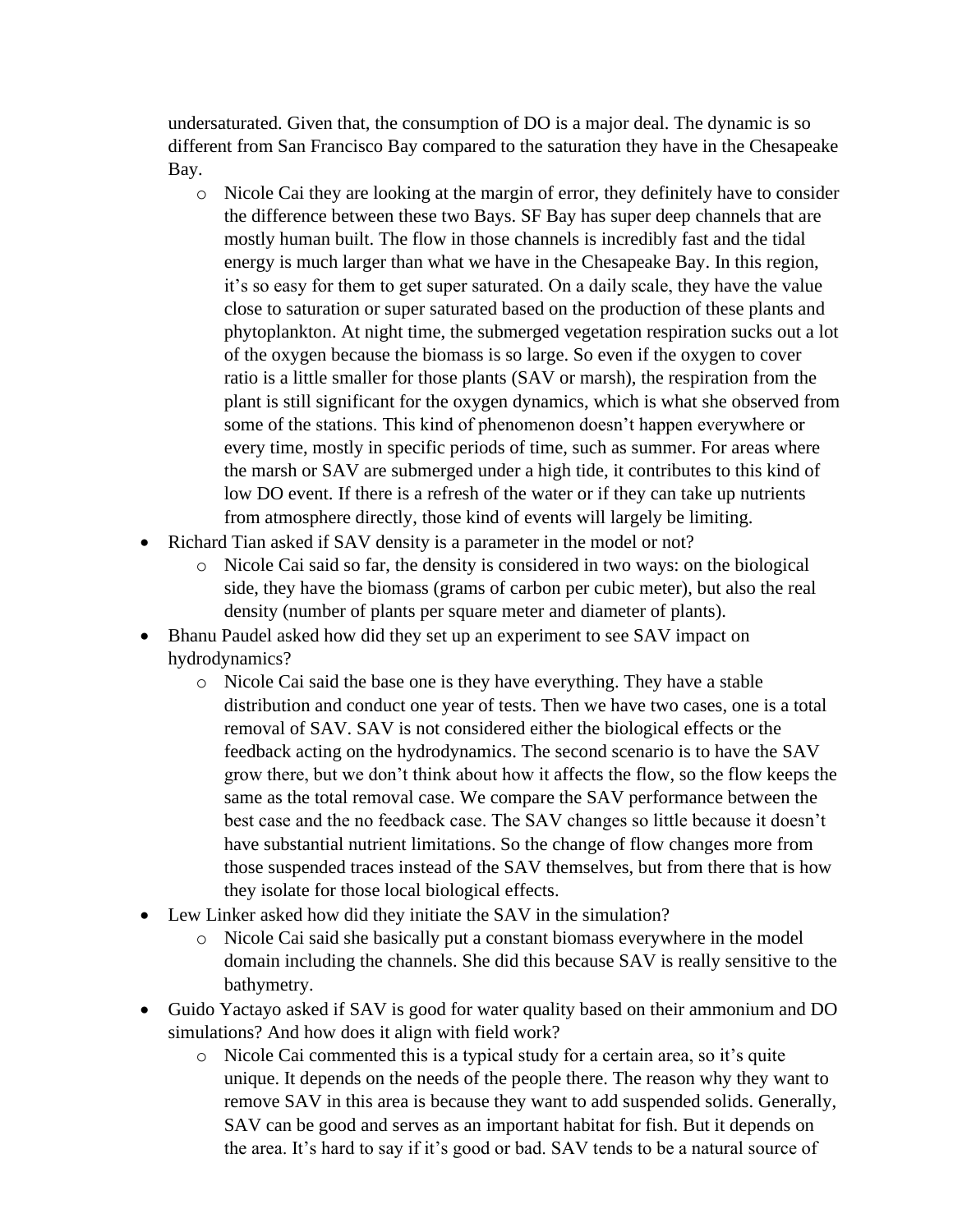nutrients for the water column. But if we don't want more nutrients, then this might not be good. Again, it impacts the hydrodynamics though as well, so it's not so straightforward.

### **9:45 SAV Nutrient Dynamics and DO Impacts – [Carl Cerco, Attain and Richard Tian,](https://www.chesapeakebay.net/channel_files/43361/cerco_070721.pdf)  [UMCES](https://www.chesapeakebay.net/channel_files/43361/cerco_070721.pdf)**

 The 2017 WQSTM estimated SAV nutrient flux by submerged aquatic vegetation will be presented. Examination of seasonal net nutrient flux is anticipated to simulate net import of nutrients to SAV in the growing season, augmented by simulated enhanced settling of particles in SAV beds. After the SAV growing season a nutrient flux out of the SAV beds, mostly as organics, is anticipated.

### **10:15 Discussion of SAV Nutrient Dynamics and DO Impacts**

- Dave Montali asked if they looked at the base conditions '93 and '95 and say here are the places where they have occurrences and let's examine the effects of SAV or no SAV on those instances, but they didn't study the effect of having less or more occurrences in places?
	- o Carl Cerco said that's what the histogram is. There were 1,080 points in space in time. Then they looked at how it's distributed in those 1,080 points. And then they study how DO was diminished across the cases. The comparison between no SAV and SAV is a diminishment of 0.1 in four points or occurrences. It doesn't tell where or when these occurrences are, but just how many instances did they see a diminishment of this magnitude.
	- o Dave Montali wanted to know about the other locations, time, or segments that they didn't examine the effect of with or without SAV.
	- o Carl Cerco said the other places might be open water or deep water. They haven't looked at those.
	- o Dave Montali asked if they picked the places where there were occurrences of DO violations and then they studied the effect of SAV and no SAV on those instances?
	- o Carl Cerco said no, he did not pick places where there were violations. He picked places where the standards are examined. There are 108 occurrences where they examined deep channels, but those were not violations.
- Robert Burgholzer asked if SAV versus no SAV is a situation that is within the model's calibrated operating range? How much can they trust that the simulation is capable of this?
	- o Carl Cerco said no SAV is calibrated with the existing SAV biomasses. It is an extreme that helps us determine impact.
	- o Robert asked if this is difficult to assess because it's outside the range of the calibrated model?
	- o Carl Cerco responded yeah, they don't have a calibrated condition where there's no SAV, so in a sense it can't be compared to any data. But that's sort of what sensitivity runs are about.
- Robert Burgholzer asked if they've never had a Bay without SAV in their monitored capacity, they don't really know what the unintended consequences are.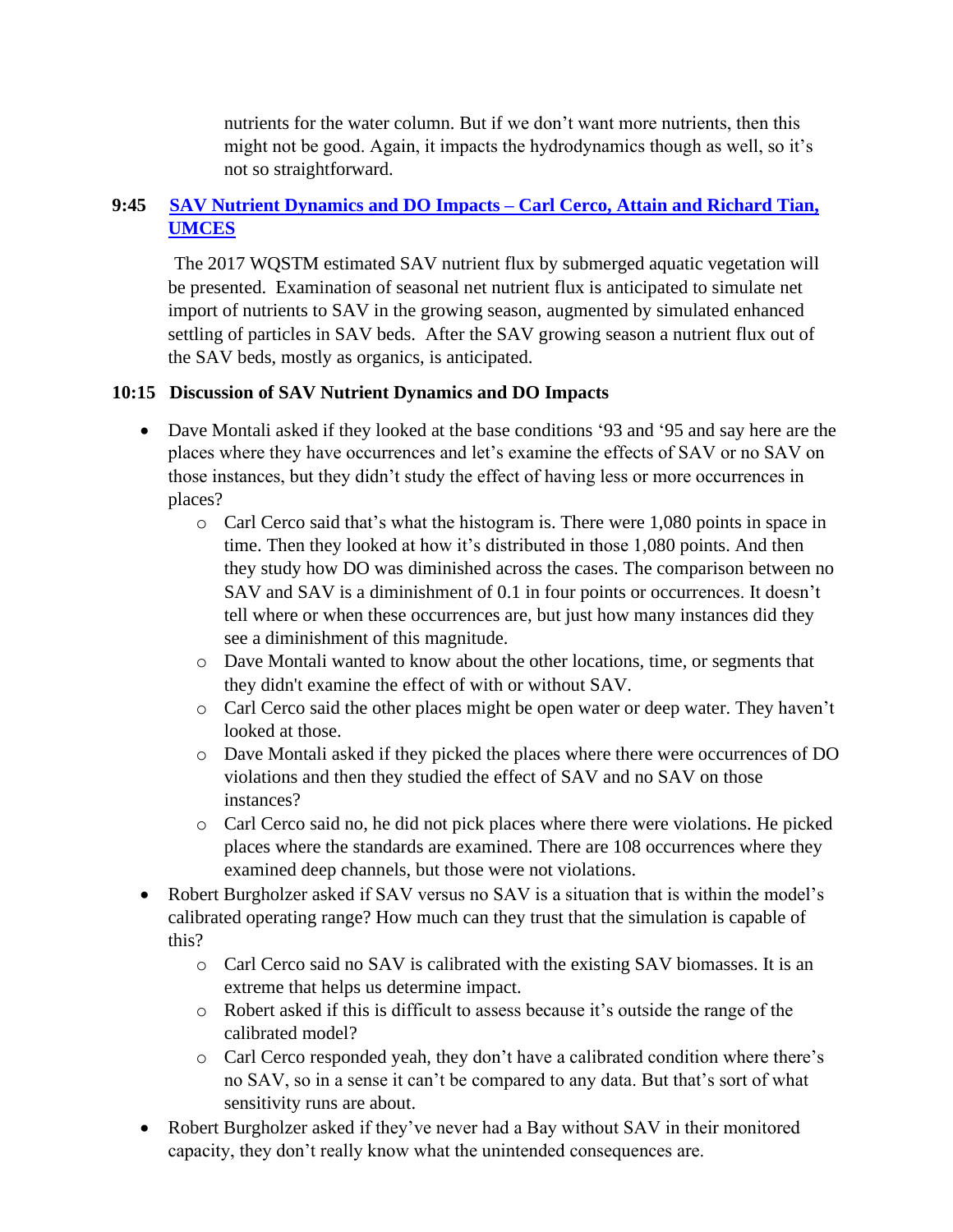- o Lew Linker said they have plenty of designated uses where there have been historically during the Bay Program measured no SAV. The simulation runs through the historic to no SAV. He thinks the sensitivity scenario is sound. It seems to hold together.
- o Robert Burgholzer commented with the SAV they have this in essence and decomposition. It's dynamic, so rather than a "No SAV" scenario, it's actually a decaying SAV.
- Lew Linker asked about Carl's thoughts on the sequence they're seeing here (in slide 7) in terms of export, no export, and also your thoughts on when they're in CB1, a lot of that nutrients would be sticking around as they release more nutrients in the Fall. But if they were down in the lower bay, much of that could be exported. So would the SAV bed have an influence on hypoxia as well?
	- o Carl Cerco said they haven't looked at this completely, how far it would go. He's going to claim that it's organic matter which is released from the plants in CB1 and swept from that system from the Susquehanna River, whereas some organic matter that may be released in Tangier Sound would probably stick around in the sound, as it is wide and there are no big net fresh water flows. They could look at that but they haven't yet. It's difficult to draw some of these conclusions.
- Jeni Keisman commented it is so interesting. Please keep these ideas and questions in mind when they talk about how they might use the tributary summaries later.
- Larry Sanford asked if there is a seasonal lag effect in nutrient release due to SAV? In other words, do the decreases in DO happen in the middle of the summer, or a little later?
	- o Carl Cerco responded they haven't looked at the time in that level. They could in the future though. There are so many interacting parts and segments so it's tough to really determine what is influencing what.
- Andy Stoddard asked if there is DO data from surface, bottom, depth integrated over water column grid?
	- o Carl Cerco responded no, it's not depth integrated. These occurrences are averaged over segments and regions of segments. For example, what they call open water is an average over spatial area as well as the upper 3 model layers. So its averaged not from top to bottom, but rather, over increments spatially. Deep water is the opposite, averaged cells within a depth increment.
- James Martin asked do each of these occurrences (in slide 7) have the same biomass of SAV simulated? If they were to break out the time aspect of the occurrences, do they think they would see a pattern in the histogram? Water temperature driven? Wetter/drier month/year driven?
	- o Carl Cerco said each of the occurrences do not have the same biomass of SAV. In some, there may be no SAV. A question he wants to explore is if the ones who have the largest changes in DO, for example, have the largest changes in biomass. There are a lot of things to look at moving forward.
	- o James Martin said it would be good to see why they're seeing the range and distribution in the histograms as one of the next steps.
- Gary Shenk said assuming an average effect of 40 ug/l in the DW and DC, they can convert this to load using the relative effectiveness values used in the TMDL exchange ratios. An order of magnitude effect would be about 3 million lbs lf N.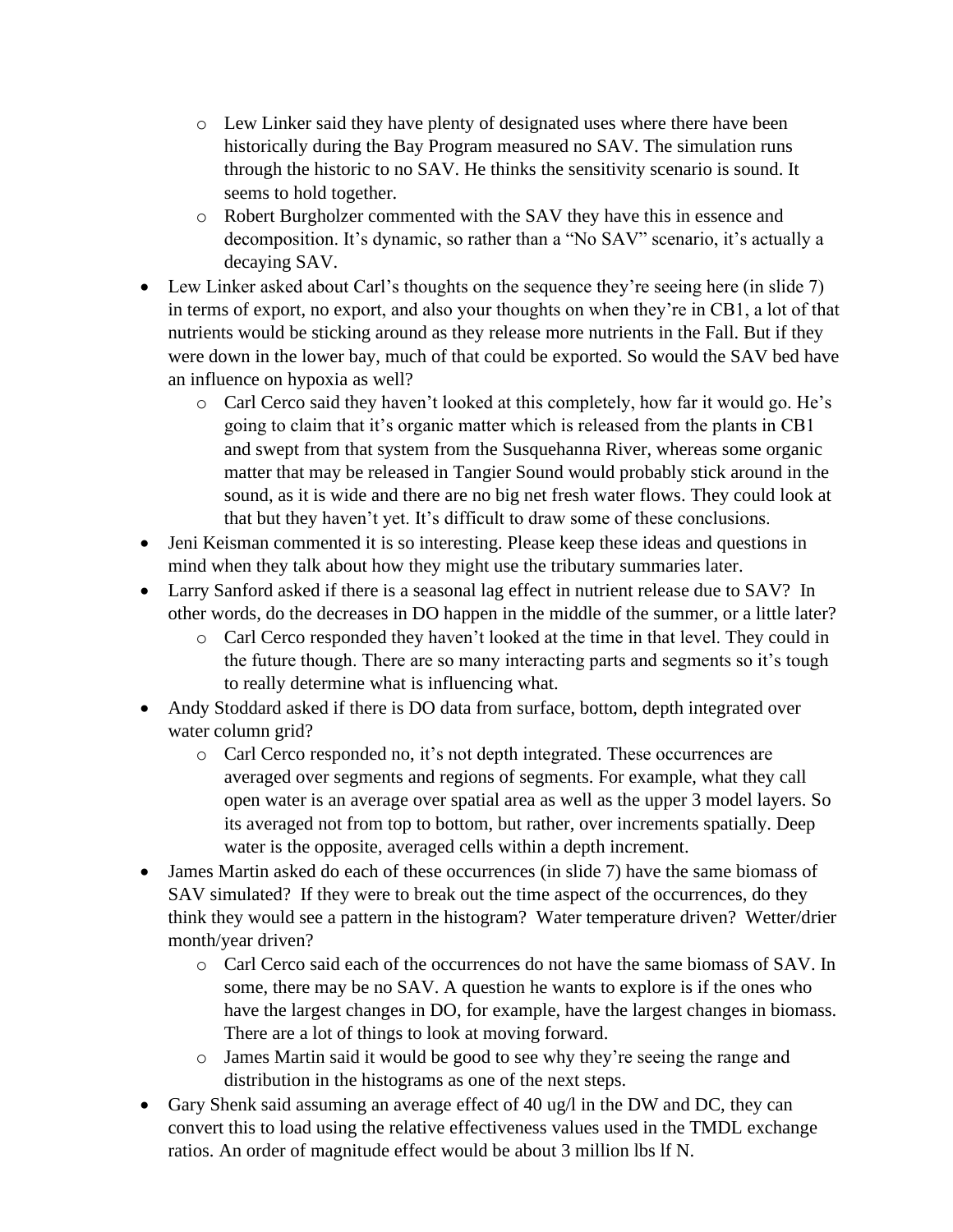- o Dave Montali commented that's a big deal.
- o James Martin said it's a big deal in terms of trying to reduce loads from the landscape, but relatively modest in terms of the total nitrogen load in the Chesapeake Bay.
- o Carl Cerco said keep in mind these are sensitivity runs. They're not talking about restoring SAV to these levels from zero. They're just talking about restoring a certain amount of biomass and hopefully we'll get a better idea of the magnitude or the equivalent nutrient reduction.
- o Bill commented 3 Million pounds delivered could be many multiples of that in reductions needed from the watershed.
- o Dave Montali commented fair enough, he guesses they could have that .04 increase in some places and that would not return a violation of water quality criteria. Right?
- o Gary said if they took herbicide and got rid of all the SAV, then they'd have to reduce 3 million fewer pounds, and that really doesn't seem worth it. That's kind of how he was looking at it.
- Andy Stoddard asked if DO data is observed rather than molded results?

### **10:30 [Analysis of Chesapeake Bay Marine Discharges –](https://www.chesapeakebay.net/channel_files/43361/tracer202106707qr3.pdf) Richard Tian, UMCES and Carl [Cerco, Attain, Inc.](https://www.chesapeakebay.net/channel_files/43361/tracer202106707qr3.pdf)**

An analysis of the movement of marine discharges in the lower Bay using modeled tracers will be described. The analysis provides insight into the fate, transport, and residence times of marine discharges based on nonreactive dissolved and particulate tracers in the 2017 Bay Model.

#### **11:15 Discussion of Chesapeake Bay Marine Discharge Analysis**

- James Martin said they have seen some preliminary results and appreciate the help to understand the type of discharges and the impacts on those sites. He is interested about what people think about the approach.
	- o Lew Linker said it was important the range was used. He thinks the approach is technically sound.
- Carl thinks they should assess the outputs a bit more.
- James Martin said looking at the results, he wonders what the effect would be of establishing no discharge zones and would there be a concentration of discharge in other areas.
	- o Richard said they should focus on sensitive areas, and the entire Bay should be taken into account for an overall assessment.
	- o Lew said for next steps they could meet with a small group to do a final check by the end of July that all the information needed is in the documentation for VA DEQ. James said this is a good suggestion.

#### **11:30 BREAK**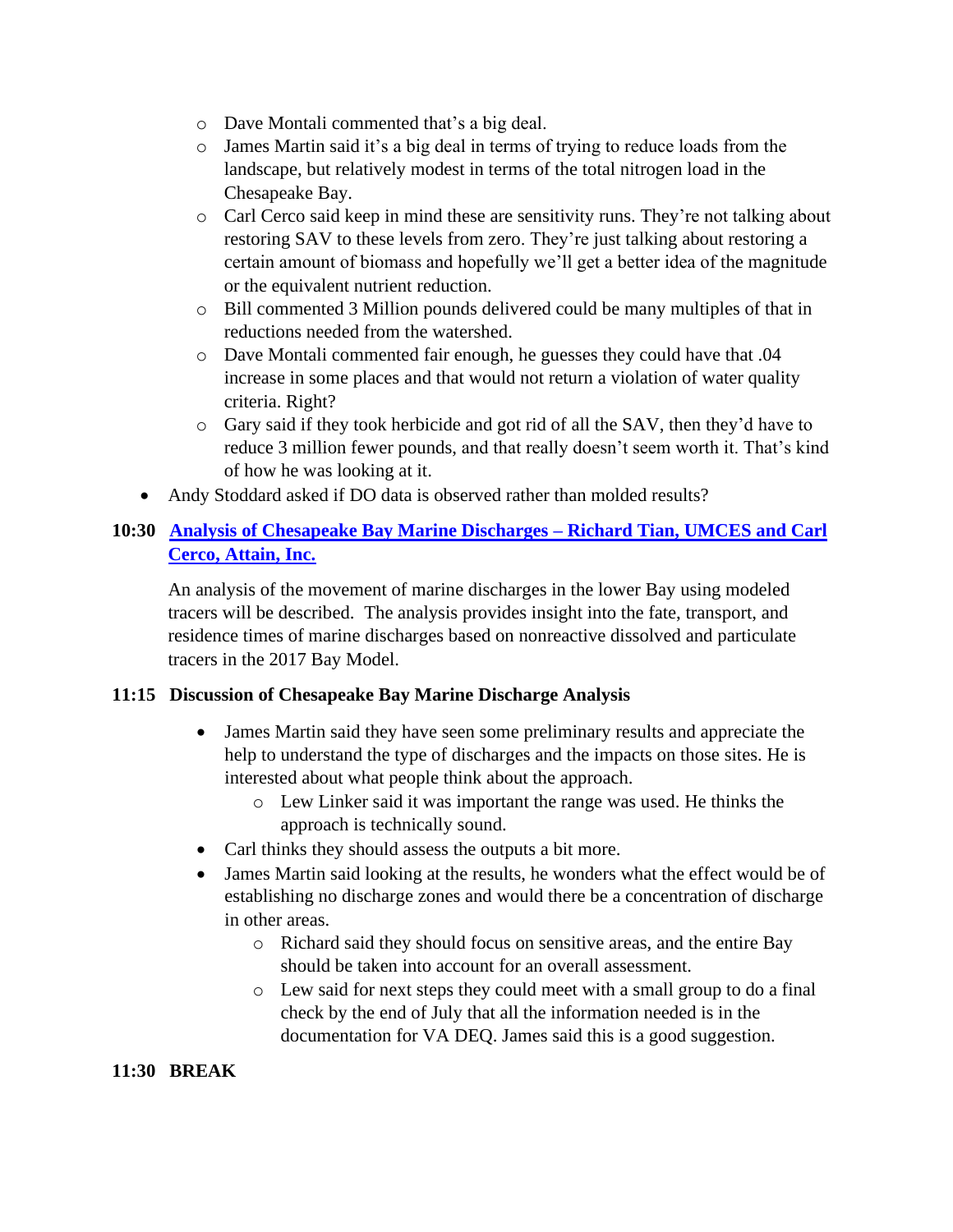### **11:40 [The Importance of Scale in the Simulation of Chesapeake –](https://www.chesapeakebay.net/channel_files/43361/pierre_stlaurent_modeling_wg20210707.pdf) Pierre St-Laurent and [Marjy Friedrichs, VIMS](https://www.chesapeakebay.net/channel_files/43361/pierre_stlaurent_modeling_wg20210707.pdf)**

 A tidal Bay model with a 1.8 km grid versus 600 m grid are compared with the findings that the finer scale grid provided more realistic coastlines, little to no bathymetric smoothing required, and a more realistic geometry for the deep channel hypoxia and of the tributaries.

#### **12:10 Discussion of The Importance of Scale**

- Lew Linker asked why Pierre used one standard deviation around the monitoring data? He stated the modeling workgroup should consider if they would want to adopt this metric in their work.
	- o Pierre said he is trying to recover some of the information about how one year is different from the next which is lost in climatology.
- James Martin said the 1.8 kilometer model presented some challenges in the shallow water area. He wondered how that response might change with the finer scale and improved correlation with the monitoring seen in these examples.
	- o Pierre asked for clarification if it was with climate scenario models.
	- o James said yes, but there were some small basins that the model wasn't working for them.
	- o Lew Linker said in the current Bay model one limitation is a surface cell depth of 2m, so the results Pierre show when they refine the scale, especially the depth scale, they will be seeing different results moving forward. They don't know if that will change any metrics of assessment. They are seeing evidence that they will see an estimate that improves accuracy when they improve the scale. As they refine the scale, they also refine the nutrient inputs.
- Marjy Friedrichs mentioned Pierre examined in the case of sea level rise comparison between models. Although there were some differences, all the models in the comparison gave similar results because they were focusing on the Bay as a whole. If looking at climate change on the Bay as a whole, the resolution isn't going to matter that much. If they are going to look in the tributaries and the coast, the resolution will matter.
- Nicole Cai asked if Pierre has analyzed the stratification simulation based between the two resolutions. She suspects that if the simulation is similar it guarantees success for simulating hypoxia.
	- o Pierre said he has been focusing on the salinity model data comparison, and he did not consider stratification. He cannot comment how stratification has improved from the corse to the high resolution grid. It is something he can look into it.
- Nicole also asked if there is any difference on the vertical resolution.
	- o Pierre said no because in both cases they are using typography following coordinates. They have the same number of levels in both cases, 20. They always have 20 points along the vertical no matter the depth, and they are stretched to have more or less resolution.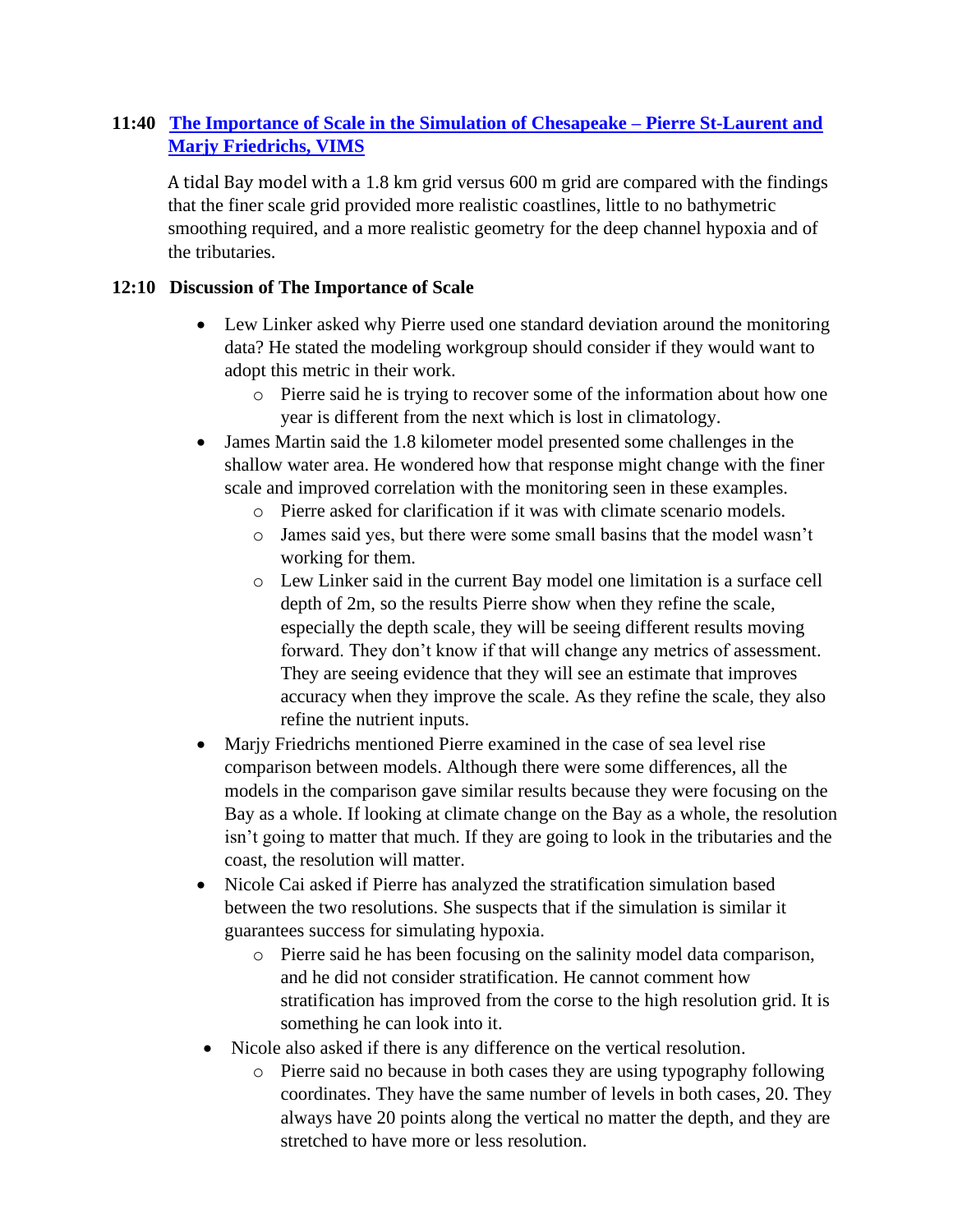- Carl Cerco asked when considering the DO bias, is it that the model overestimates DO in the bottom of the lower half of the Bay during the summer?
	- o Pierre said he is correct. The model has a little too much bottom oxygen in the lower bay.
	- o Carl said their model has that same bias. It is interesting that independent model studies show the same thing.
- Isabella Bertani asked if he has looked at other metrics of model data comparison besides the Person Correlation.
	- o Pierre said he only looked at the Pearson Correlation and the Spearman Rank Correlation.
	- o Isabella said the Pearson Correlation plaints a partial picture, and it might downplay the improvement in the higher resolution scale. Pearson Correlation will not be sensitive to any systematic bias between observed and simulated. She is seeing the higher resolution is much better at capturing the peaks, and she expects Nash-Sutcliffe Efficiency would be much better at showing improvement to the higher resolution model.

### **12:20 [Tributary Summary Update –](https://www.chesapeakebay.net/channel_files/43361/tribsummaries_keisman_2021-07-07_2.pdf) Jeni Keisman, USGS**

 Progress with the Tributary Summaries and where they can be found on the CBP website will be described.

#### **12:30 Discussion of Tributary Summaries**

- Lew Linker said timing is good because STAC is wrapping up a synthesis on shallow water processes. There is also a STAC report coming out this year on estuary processes in the shallow water. The summaries will help get at the management questions of why they are not achieving attainment and how they can achieve it faster. He said they can look at different groups to not only use the summaries but to also fill them in.
- Jeni said the time it took to gather all the pieces was an obstacle to being able to advance the knowledge. Hopefully, they pulled all this information together in one place to help people understand the connections and so they can spend more time with the why discussions.
- Lew said the utility of the summaries will be discovered moving forward.
	- o Ted Tesler said he agrees the summaries will find a broader audience in time and with continued outreach.
- James Martin said the summaries finally give managers in the CBP the tools they need to try and adaptively manage. It is really hard to pull of this information together to understand what is and what is not working.
- Jeni said one of the challenges is how to translate the information for management decisions but having all the material together provides a starting point on that discussion. She said if anyone has an area of priority, they can reach out to her.
- James challenged the Modeling Workgroup with how else the modeling tools and insights can be included in the summaries.
	- o Jeni said there are some feedbacks that occur. They can look to see if the observed results are consistent with what the models are showing.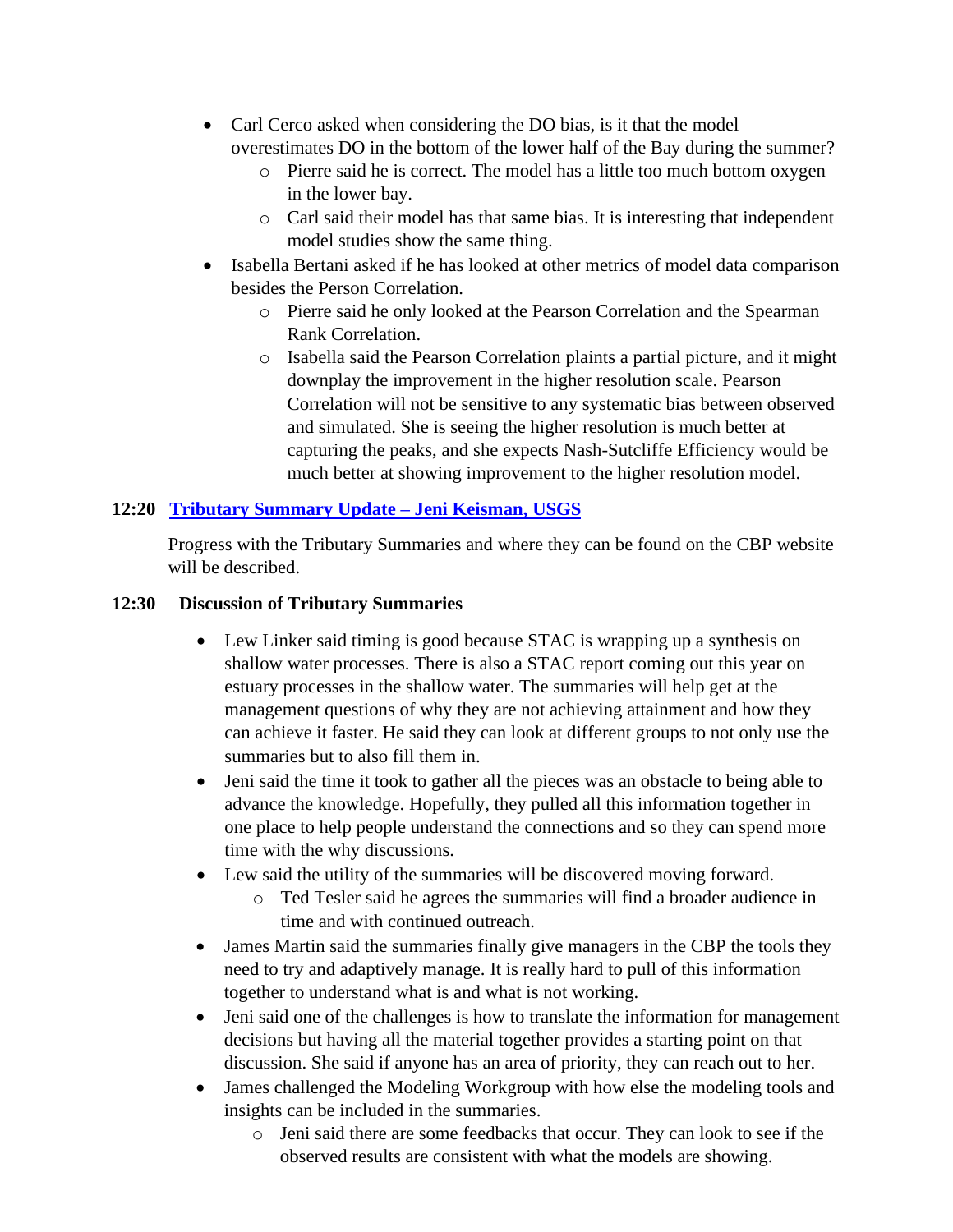### **12:35 [A Tidal Water Model for the Assessment of 2035 Climate Change Risk to the](https://www.chesapeakebay.net/channel_files/43361/overview__scedule_for_2025_bay_model_final_7-7-21.pdf)  Chesapeake TMDL – [Lew Linker, EPA-CBPO](https://www.chesapeakebay.net/channel_files/43361/overview__scedule_for_2025_bay_model_final_7-7-21.pdf)**

 Progress on the Chesapeake Bay Program Request for Assistance (RFA) for next generation state-of-the-science model of the Chesapeake using an unstructured grid will be discussed. The new tidal Bay model, to be fully operational in 2025, is needed for the assessment of water quality standards under 2035 climate change conditions. The approach will be consistent with the STAC Next Generation Model Workshop Report using multiple tributary model teams, all using the same model structure and code, in conjunction with an overall integrating model of the main stem Bay and all tributaries.

### **12:50 Discussion of a New Tidal Water Model for the Assessment of 2035 Climate Change Risk.**

- Dave Montali asked what parts are they keeping from the old estuary model and what parts are they trying to improve. He also what are the directions in the RFA.
	- o Lew Linker said he can't talk about the RFA. However, the Modeling Workgroup had said they have wanted to keep their investment in the ICM Water Quality Model code development. We don't want to start from scratch. The results they have seen from Nicole and Pierre simulations give them insight on how they can take the code they have now and put it on a finer scale. It will be an improvement of accuracy and direction of management action.
- Karl Berger asked if it will be one model for each tributary.
	- o Lew said it is yet to be determined and it was something for the Water Quality GIT to discuss. We have the possibility to launch a few the multiple tributary models from the CBP office with the team they have. However, we would like to find funding next yar to bring in multiple PIs for further refinement on the tributaries.
- Dave Montali said more detailed discussions on this approach will be available at the October Quarterly meeting.
	- o Lew Linker said he can at least discuss the RFA once it's out and is pubic information.
	- o Dave asked if the RFA is intended for the tributaries. How important is it for the entire process for that to go out and be ready for their deadlines?
	- o Lew Linker said it is very important. He said there will be a main Bay model covered by this RFA. It will be ready to assess 2035 climate change, in 2025 and it will be as good or better then the recent Phase 6 effort. If CBP can't secure funding, for Multiple Tributary Models (MTMs) we would be able to launch a few tributaries with the work of the CBPO team.
- James Martin asked what funding is available next year for the Multiple Tributary models (MTMs)
	- o Lew couldn't speak much on this item, but he said if they start the MTMs in 2022 with the work funded on a rough magnitude level of \$100k they could start a number of tributary model efforts.